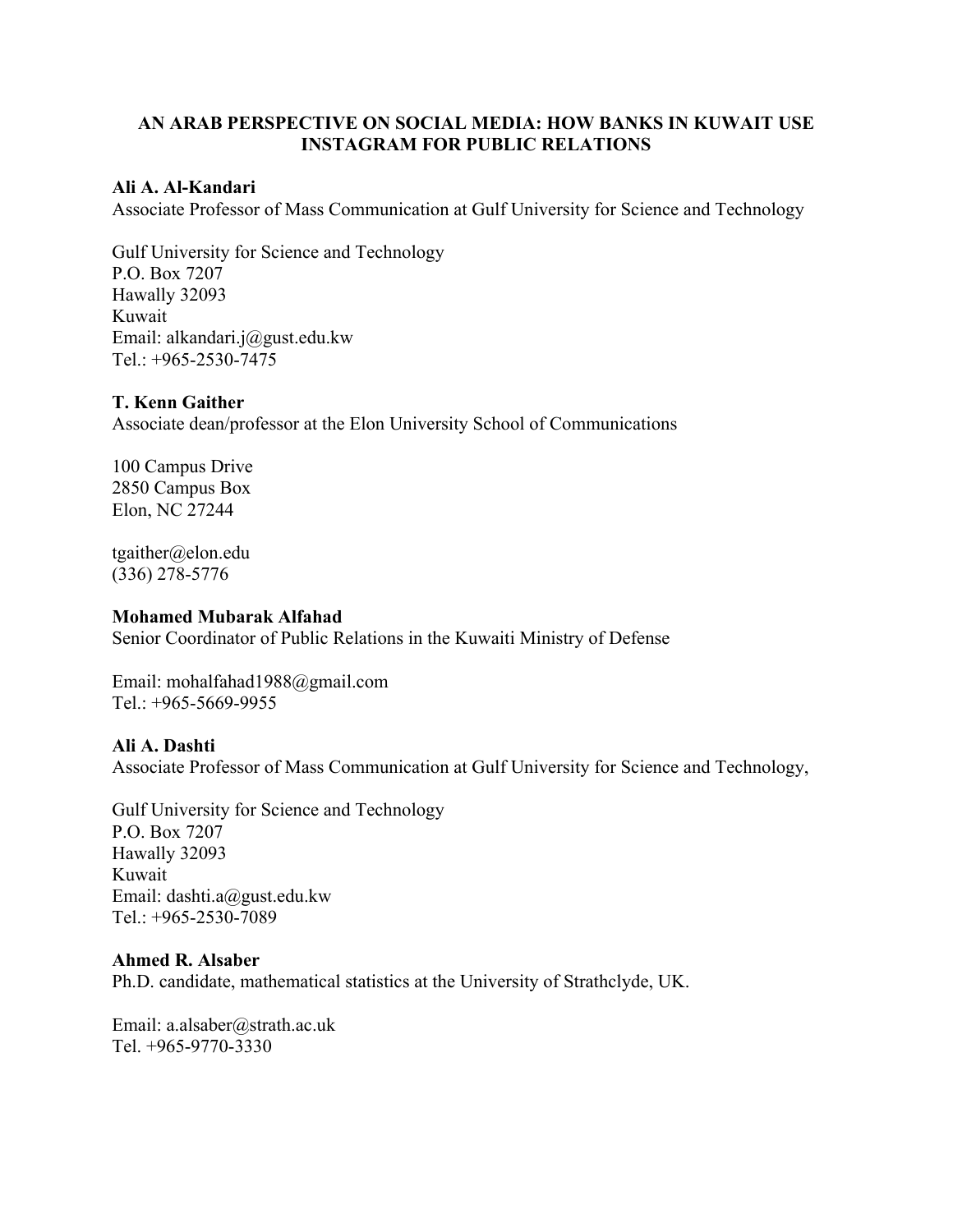# **AN ARAB PERSPECTIVE ON SOCIAL MEDIA: HOW BANKS IN KUWAIT USE INSTAGRAM FOR PUBLIC RELATIONS**

#### **Abstract**

This study examines the public relations functions of eight Kuwaiti banks listed in the Kuwait Stock Exchange Market (KSEM) that post on their Instagram accounts. It also uses market-size, organization, and individual level predictors to model Instagram postings. A content analysis of 1,502 posts revealed the banks use Instagram for promotion, information dissemination, community building, and interactive engagement, in that order of prominence. The findings suggest banks operate at the confluence of visual communication through Instagram and integration of religious symbolism to serve a public relations function predicated on image and influence. In doing so, the banks tap into the wellspring of social media use by target publics by navigating a balance between obedience to Allah and meeting bank business objectives. The resulting tension between sacred and secular highlights Arab cultural values and suggests Instagram fosters individualism, which challenges Arab emphasis on collectivism and fractures the notion online platforms can effectively build meaningful relationships that characterize Arab culture. The study posits Instagram is more effective in an Arab context at image building than relationship building, threading the importance of visual communication through social media across Arab culture and global public relations practices.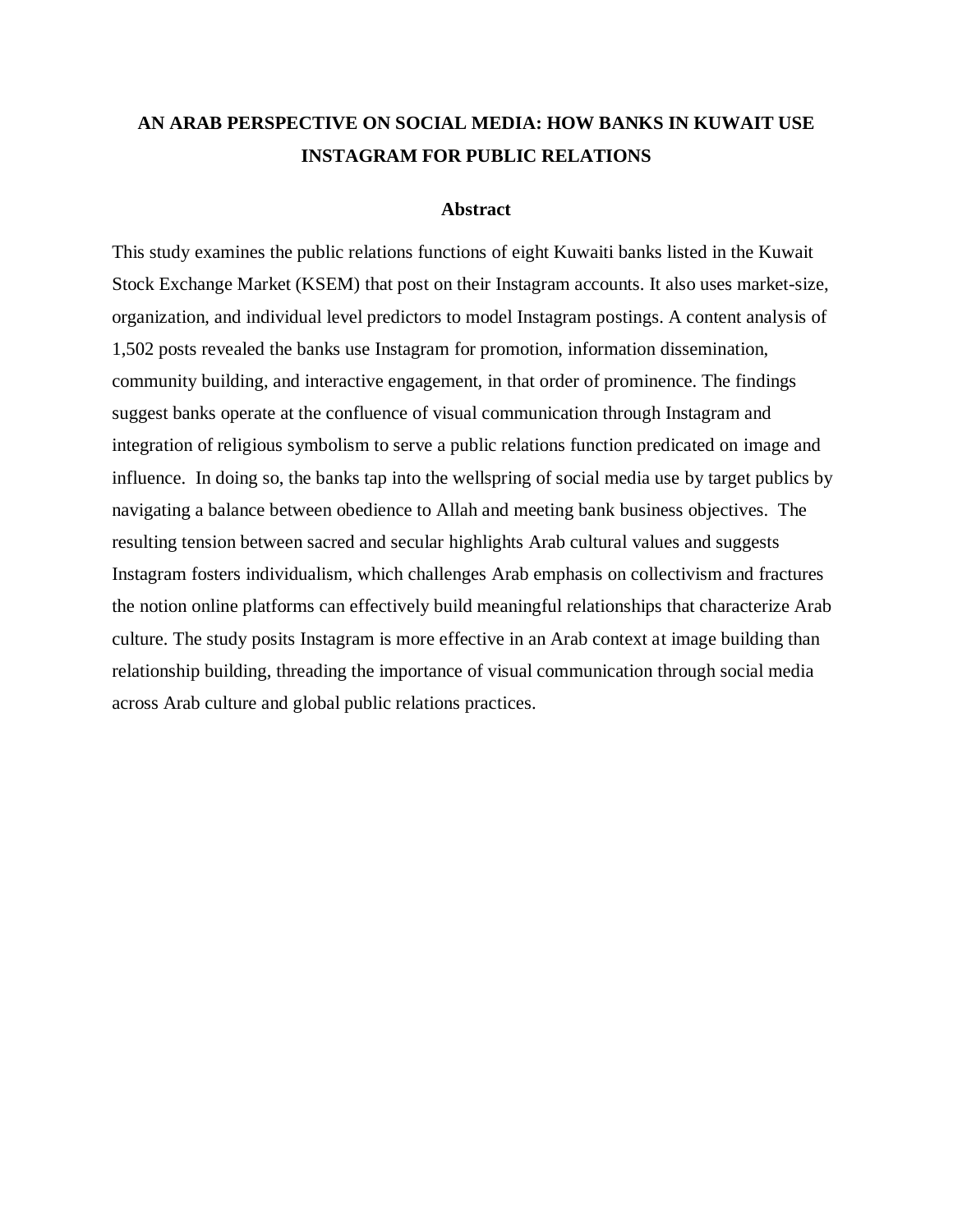A Middle Eastern country, the State of Kuwait is bordered by Iraq on the North, Saudi Arabia on the South and the Arabian Gulf on the East. The population of the country is estimated to be roughly 4 million, of which Kuwaiti nationals represent only 31%. The country is a constitutional monarchy in which the Emir shares authority with an elected national assembly. Oil is the main contributor to the country's economy (CIA Factbook, 2017). Kuwait enjoys a robust banking system due to the supportive policy of the Kuwaiti Central Bank, a healthy economy and limited competition from foreign banks. Nearly 80% of the population has Internet access, providing the technological underpinnings for what Greenfield (2013) calls "Kuwait's booming Instagram economy." More than 40 percent of the Kuwaiti population uses Instagram (Statista, 2016). Kuwait is not alone; according to Brandwatch (2019), the number of monthly active Instagram users is more than one billion globally. Instagram is now one of the most popular social networks worldwide, especially among those 35 and under (Statista, 2018). Despite the meteoric rise in Instagram use, little research has examined its implications for global public relations practice, and no extant studies have focused on its prominence and use for public relations in the Arab world, where culture and religion are inextricably linked.

There is a general consensus in the literature that certain attributes and practices characterize Arab public relations. Many studies use the centrality of Islam as a focal point that distinguishes public relations in the Middle East from its western counterparts. Islam is, to varying degrees, so pervasive that it is arguably indistinguishable from culture (Al-Kandari & Gaither, 2011). The influence of Islam on public relations creates a dialectic where "… An Islamic model of public relations would be [a] community-oriented model in which publics and organizations are not viewed as two opposing elements but rather two components of the same community" (Ayish & Awad, 1994, p. 100). Despite Kruckeberg's (1996) contention that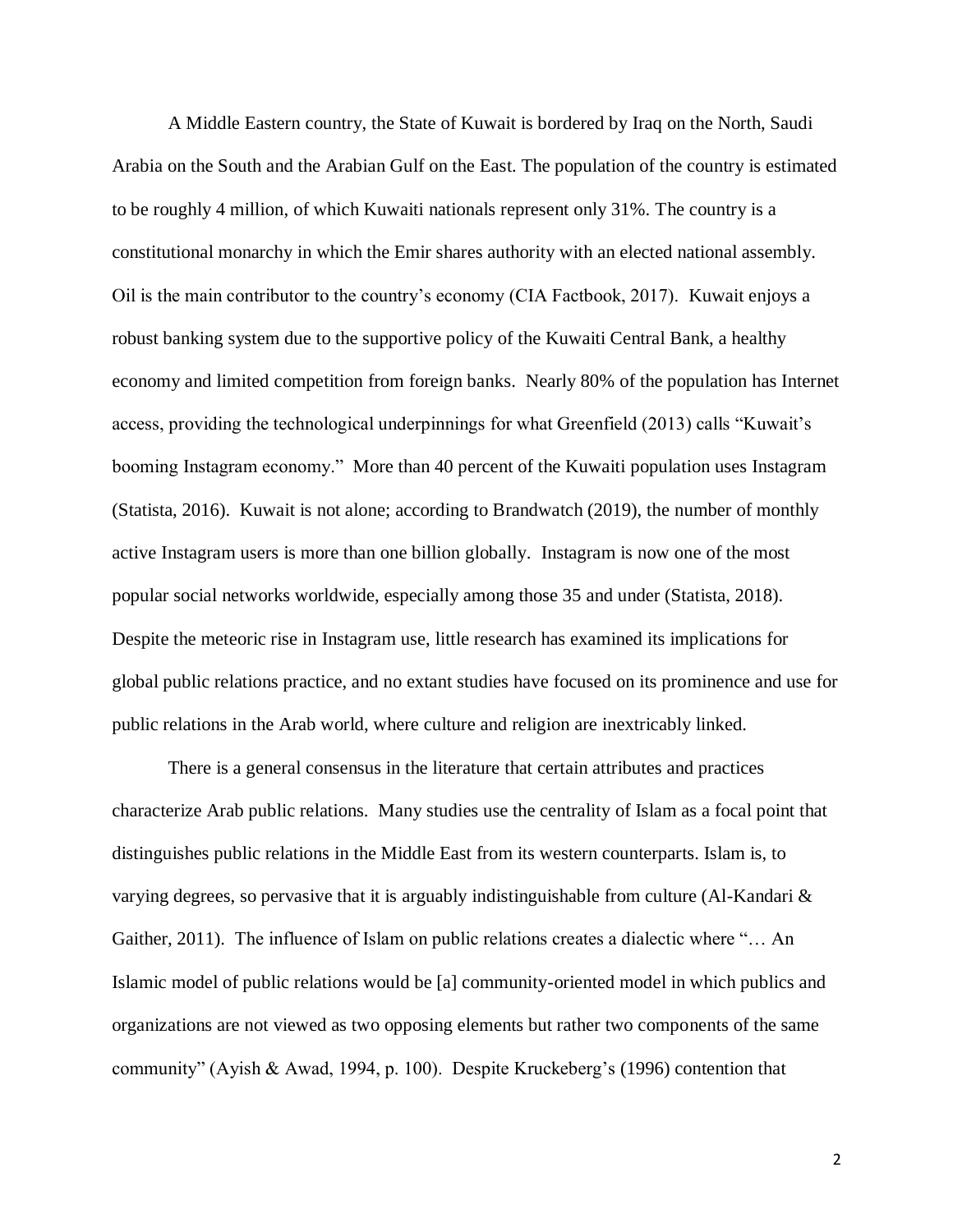"sophisticated" public relations is being practiced in the Middle East, its efficacy is challenged by administrators who do not fully grasp its value and function. According to Kirat (2005), many in senior management have negative attitudes toward the profession and Arab public relations practitioners perform asymmetrical modes of public relations. Practitioners mainly perform technical roles and often lack proper knowledge, training and resources that would permit them to perform progressive public relations responsibilities.Arab senior management view public relations as a place for "those with no jobs" (Al-Tarah, 1995). Instead of adopting progressive public relations strategies, senior management believe they can achieve organizational objectives using the personal influence model (Sriramesh, 1996) by establishing strong social ties with influential members in society and doing them favors. As a result, the roles of practitioners are limited to the technical realm, consisting of protocol, hospitality and ceremonial functions. In government agencies, practitioners receive and accompany foreign diplomats, and organize events and conferences (Ayish & Kruckeberg, 1999).

Kirat (2005) argues that Arab practitioners cannot embrace two-way symmetrical communication because it requires a culture and political system promoting democracy and civic engagement. Such requirements are at odds with the dominant communication and organizational culture in Arab organizations that foster hierarchical work settings and practices. Badran and Ayish (1996) argue the Arab patriarchal work structure stresses public relations models of press agency and information dissemination. Al-Enad (1990) describes the prevalent Arab model of public relations as propaganda aimed at influencing the public. Other obstacles include limitations set by senior management on practitioners who rarely participate in decisionmaking processes because senior management has a limited understanding of the profession, its nature, objectives, and roles. Public relations departments are usually placed in an organizational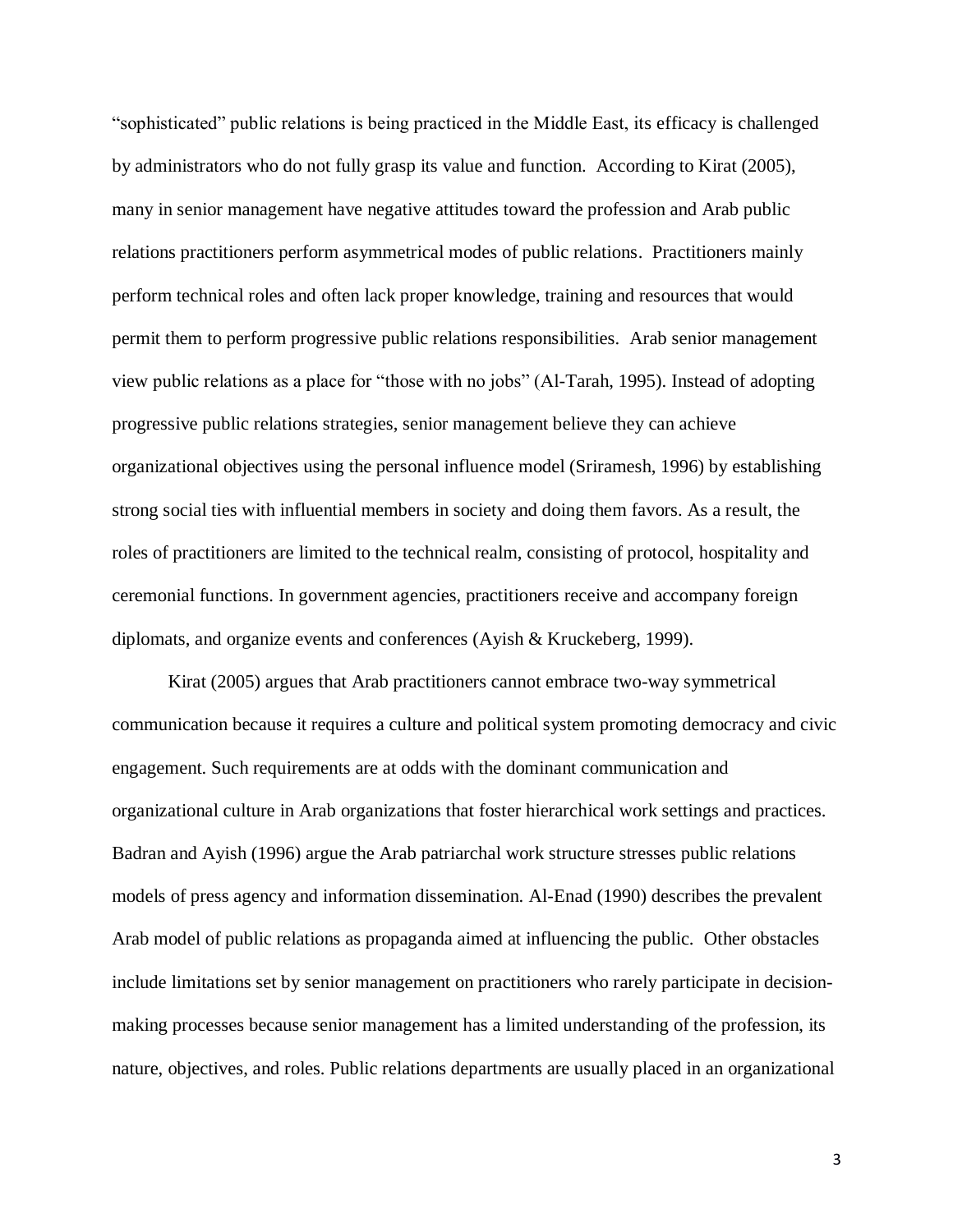chart that excludes practitioners from direct access to senior management. There is a lack of proper managerial ability to conduct research and strategic long- term planning (Kirat, 2006).

Change is slowly occurring. According to Kirat (2005), many economic, tourism and industrial sectors are expanding and facing increased pressure to elevate public relations practices. In response to a global, capital and open market, practitioners must stay abreast of information technology and increasingly sophisticated customers, particularly in the Arab Gulfoil area, where Kuwait is located. The Arab Spring sparked a demand for greater transparency to the public and far more sensitivity to public opinion. In turn, Arab nations have designated communications representatives to participate in meetings and to address the public and press. And after decades of forced Arab government media, Arab citizens now are turning to social media as a conduit for free expression of opinion. In response, Arab corporations have established a social media presence to meet the demands of the public, update them with information, and respond to queries.

Research examining the use of social media for public relations purposes in the United States has mainly focused on Facebook (e.g. Cho et al., 2014; Lee et al., 2014; Saxton & Waters, 2014) and Twitter (e.g. Adams & McCorkindale, 2013; Einwiller & Steilen, 2015; Saffer et al., 2013). This focus is justifiable given that the majority of Americans prefer Facebook. Until 2013, Twitter was the third most preferred social medium after Facebook and LinkedIn (Pew Social Media Report, 2016). American companies employ Facebook and Twitter for public relations because they are considered more "mature" social media (Barnes et al., 2012). Public relations practitioners consider Facebook, LinkedIn and Twitter the best social media to serve organizational objectives (Wright & Hinson, 2013). However, in Kuwait, Instagram is the most favored social medium, followed by Snapchat and Twitter (Greenfield, 2013; Kamal, 2016).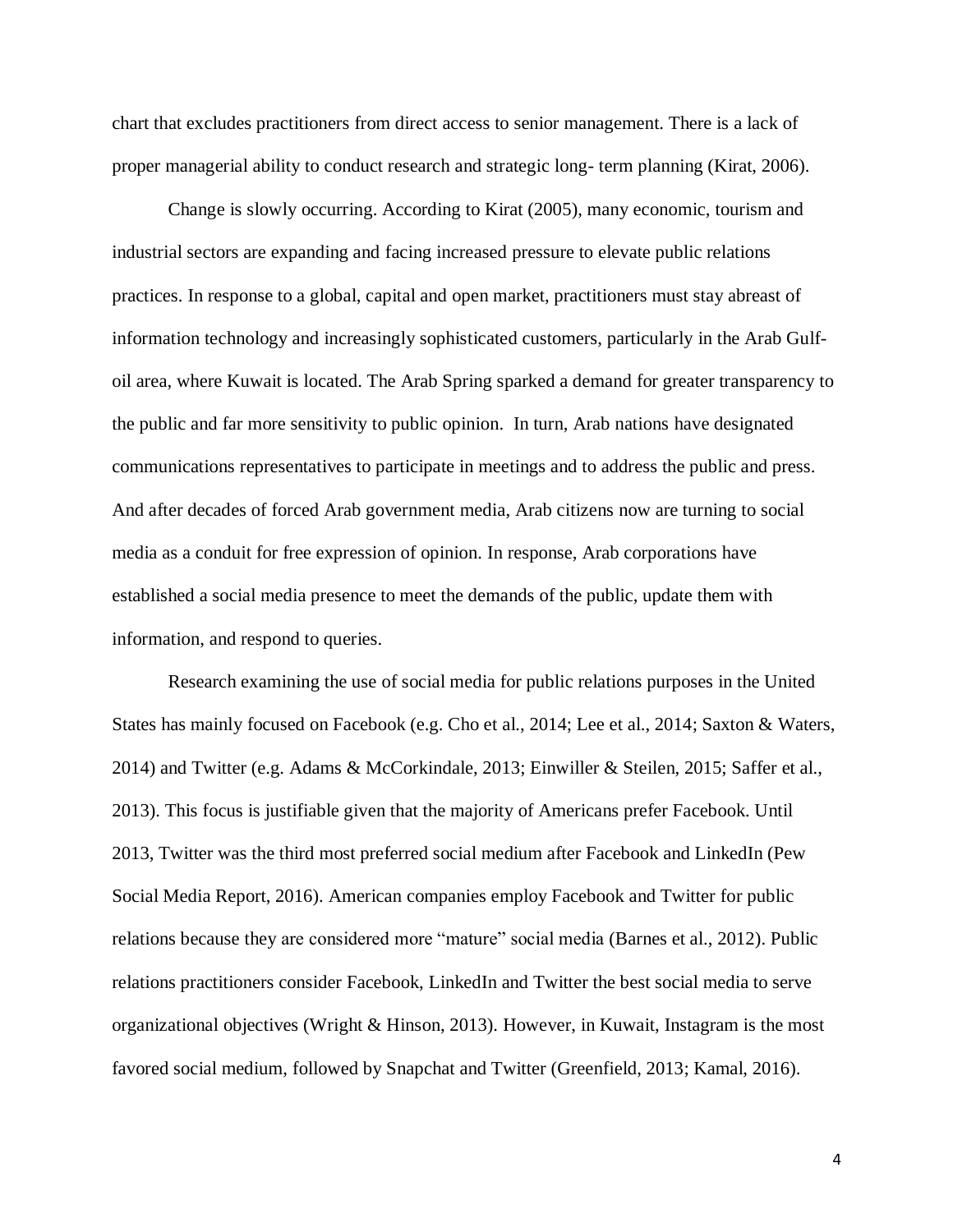Therefore, having a sizable public on Instagram can influence Kuwaiti corporations' choice of medium for public relations.

Recent data reveal that Instagram is rapidly increasing in popularity. A recent Pew Social Media Report (2018) shows that 68% of American social media users favor Facebook, followed by Instagram (35%), Pinterest (29%), Snapchat (27%), and Twitter (24%). Another 2015 Pew study found Instagram is the fastest growing social medium, doubling in size since 2012. Conner (2016) reports the findings of surveys conducted on visual culture and communications by the Pew Research Center, Nielsen Group and other entities. The findings reveal that 63% of people prefer visual demonstrations over text instructions to learn specific processes and ideas. The timespan of human attention, approximately eight seconds, is well suited to visual communication; visual messages are processed 60,000 times faster than text (Conner, 2016). Social media communications that consist of visuals generate more interaction; tweets with images receive 18% more clicks, 89% more favorites, and 150% more retweets (Conner, 2016). Visual and audio contents add emotion to facts. Even so, there has been little research linking public relations to visually-oriented social media, visual communication content and visual culture. This study answers the call posed by Pressgrove, Janoske, & Haught (2018), who lamented the paucity of resources in visual communication occupying the space between public relations practice and scholarship and called for further research to "…dive deeper into the use of visuals in myriad contexts (p. 319)".

As a visually intensive social medium, Instagram can be used to post photos, images and videos to support brand perceptions. Disseminating information and ideas with visual cues enhances message recognition, comprehension, and recall, with residual effects (Al-Kandari, Melkote, & Sharif, 2016). The visual nature of Instagram appeals to ages 18-29, who comprise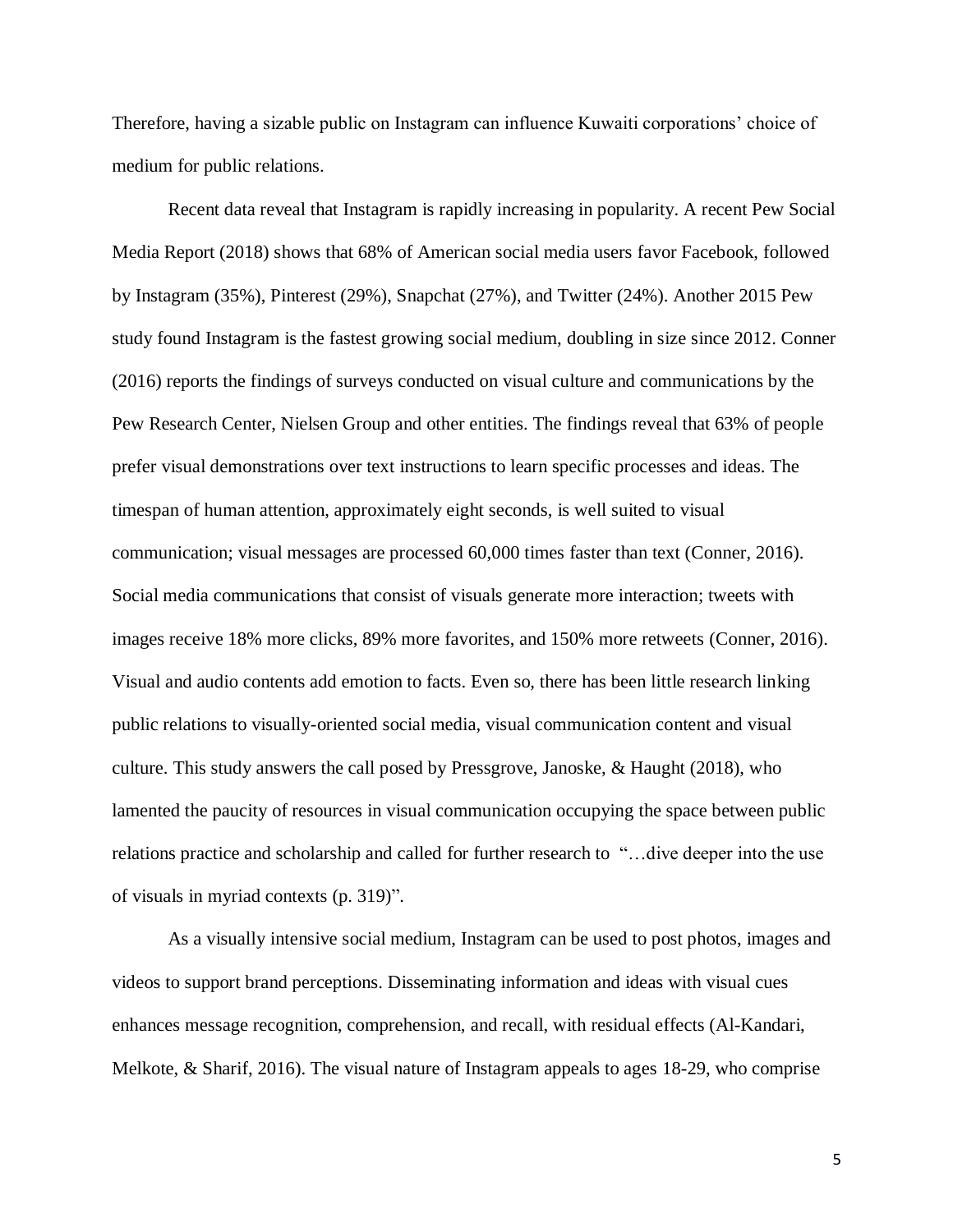59% of its users (Pew, 2015), making it appropriate to target young people to establish brand preferences and engender loyalty (Allaguia & Breslowba, 2016). Corporations can also use Instagram to maintain relationships with key publics through images concerning community interests and social responsibility. Furthermore, Instagram followers can directly and publicly provide feedback and opinions to organizations about their services, products and performance (Bergström & Bäckman, 2013). The comment function on Instagram allows users to create a narrative around and about images without necessarily engaging in dialogue with the host organization. Previous research has employed content-centered approaches to analyze message characteristics of public relations functions that social media serve. Few researchers have examined the factors that predict posting activities on social media. Research in business administration (Hackler & Saxton, 2007; Nah & Saxton, 2012) suggest that market-level factors such as market size and profitability predict information disclosure on the Internet. Other studies establish that organizational and individual level factors predict the adoption of technology and new media in general and for public relations purposes (Al-Shohaib et al., 2009; Moreno et al., 2015; Ruck & Welch, 2012).

This study uses a content analysis to identify the public relations functions for Kuwaiti banks using Instagram. It also examines the impact of three sets of predictors on the Instagram posting activities of banks. Market-level predictors relate to size of banks (market value, rate of bank's shares on the stock market, number of branches, and number of Instagram followers), organizational-level predictors include the number of employees, and levels of support and encouragement received by public relations and communication practitioners and departments from senior managements, and individual-level predictors encompass perceptions of practitioners and senior managements about the power of social media and Instagram to achieve public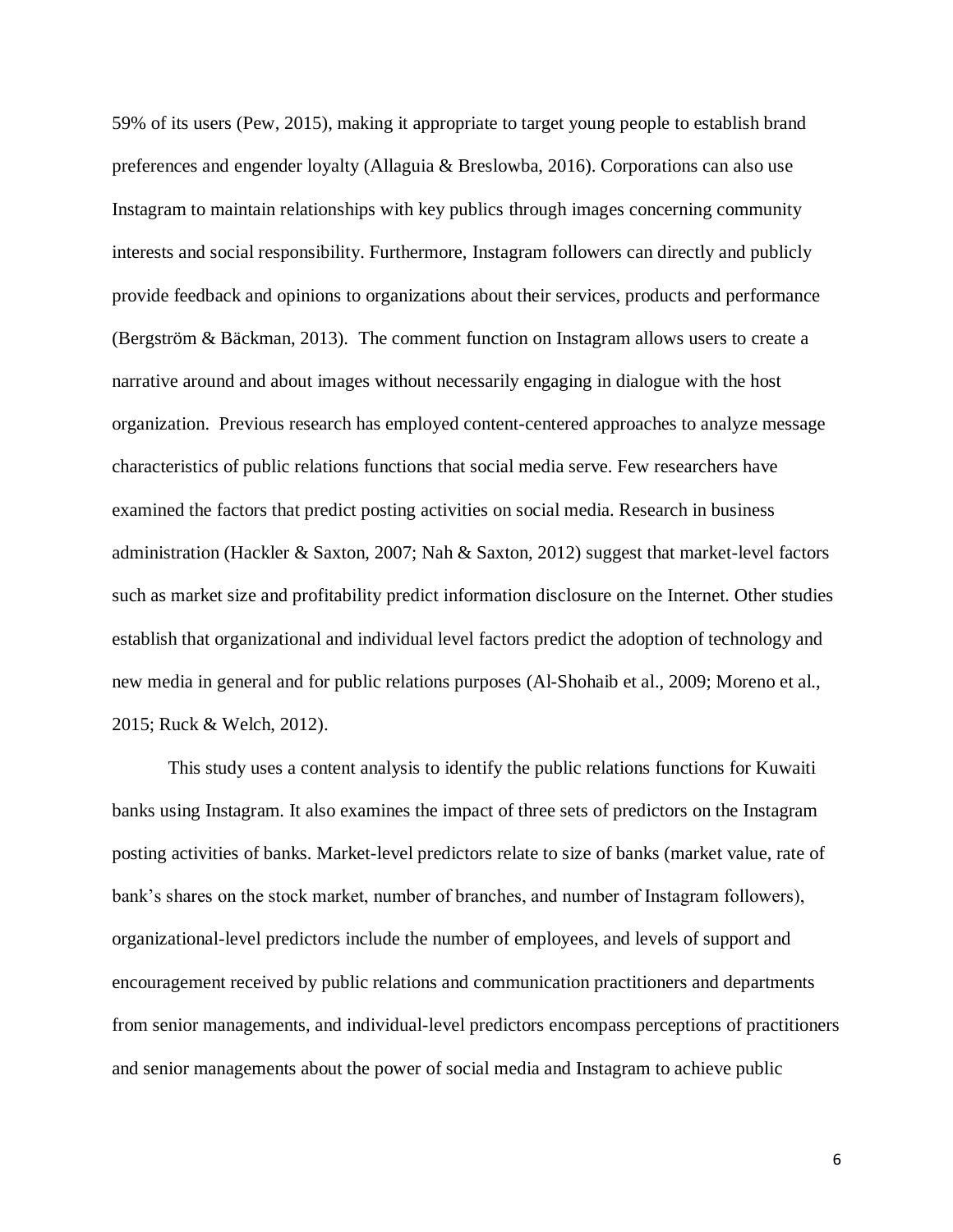relations objectives, and the perceptions of practitioners of Instagram's ability to achieve the objectives better than other social media. Most research that links social media to public relations reflects a Western context and profile. Employing the Kuwaiti context in this study deepens the understanding of social media use for public relations purposes and the predictors of adoption in non-Western countries. Finally, it can illuminate the effectiveness of the visual emphasis of Instagram as a public relations platform across cultures and nations through an Arab lens.

#### **Literature Review**

#### **Instagram use for public relations functions by banks in Kuwait**

At the incipient phase of the Internet, scholars expressed enthusiasm about its online dialogic features (Wright & Hinson, 2013). To theorize online media, many have particularly embraced the dialogic relationship management model of Kent and Taylor and the symmetric, two-way model of public relations of Hunt and Grunig (Waters & Jamal, 2011). These models offer a normative approach to the way practitioners can use new media to provide ethical and two-way symmetrical communication (Kent & Tylor, 1998). However, research demonstrates that the use of online media by corporations generally repeats the practices of information dissemination and opinion manipulation that are applied in offline settings (e.g. Cho et al., 2014; Weberling et al., 2012). Two views have emerged to explain this finding. One is familiarity with asymmetrical paradigms, deficiencies of expertise and training in online contexts. Following this vein, the lack of readiness to adapt to a new online environment has caused practitioners to abandon online symmetrical communications with publics (Wright & Hinson, 2008; Waters & Jamal, 2011). The other view argues that publics are still ill-equipped and unready to use symmetrical online features. Weberling et al. (2012) argue that only active publics want to engage in dialogic online communication. To better reach disengaged publics, Breakenridge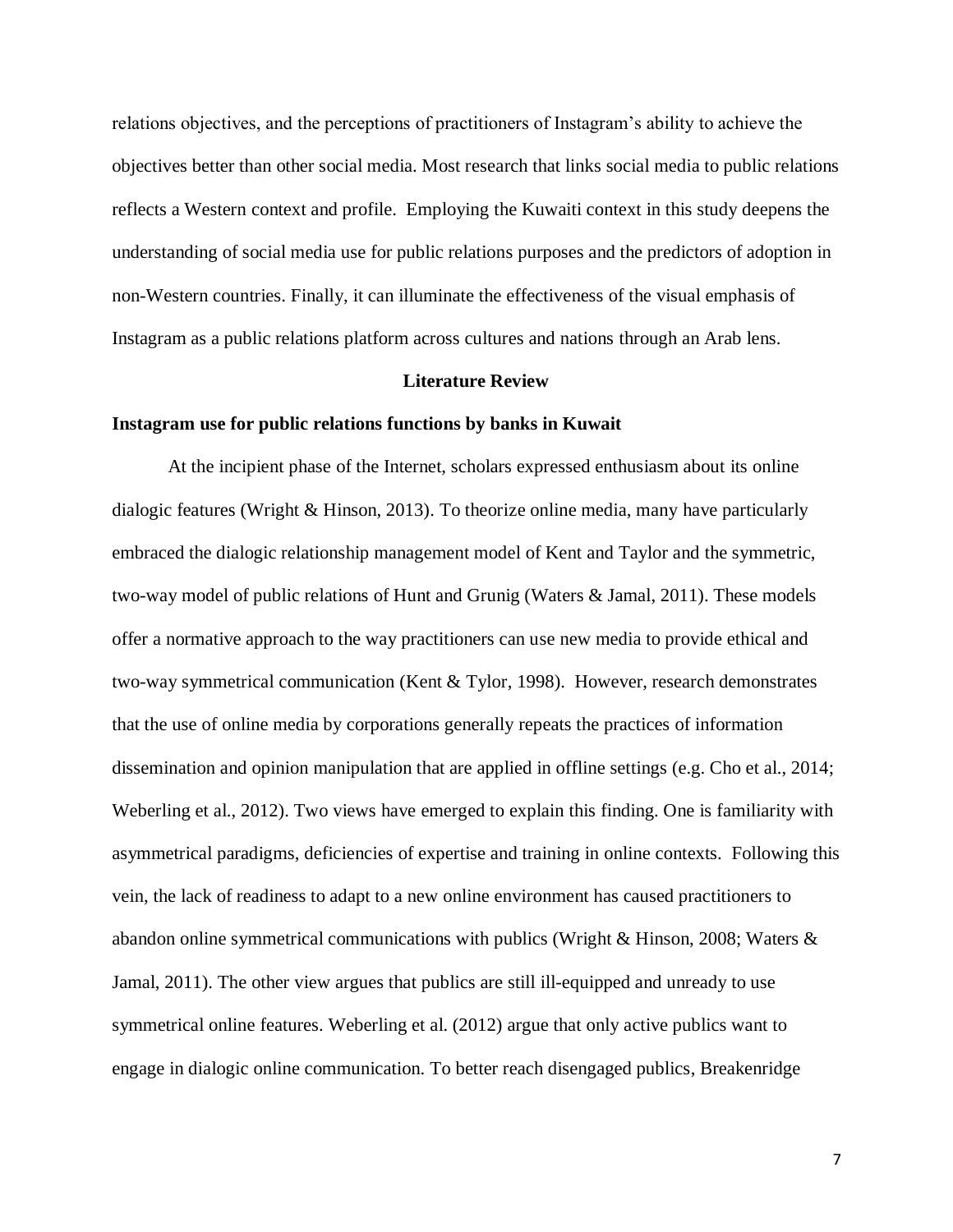(2012) calls for more strategic and tactical messages to connect with users. Kelleher (2009) advises that grounding interactive communications in commitment, trust and honesty can encourage inactive publics.

Kent et al., (2003) and Saxton et al. (2007) found organizations rarely employ online platforms to engage stakeholders. Greenberg and MacAulay (2009) suggest the majority of Canadian environmental organizations employ information dissemination functions on social media and few experiment with dialogic features. Other research echoes this trend and confirms that organizations mainly employ Facebook for information dissemination (Wright & Hinson, 2011) and social media to convey persuasive messages (Valentini, 2015). Organizations have failed to open a dialogue with stakeholders on Facebook (Waters et al., 2009) and mainly engage clients by recycling previous online inquiries (McCorkindale, 2010). Other scholars have turned to Twitter, which they view as a message-response format that can foster dialogic exchange, unlike billboards or noticeboards. Lovejoy et al., (2012) indicate that 64% of tweets consist of one-way communication messages, 20% employ conversation features, and 16% indirect communications with specific users. Similar outcomes led McCorkindale (2012) to suggest that few organizations have acted to engage in dialogic practices with clients on Twitter. Until 2009, the use of Twitter was predominantly limited to one-way communication. Other scholars are optimistic and contend that time will eventually produce an organizational tendency, propelled by consumer demand and preferences, to engage in online symmetrical communications (Alikilic & Atbek, 2012). To show that online practices have changed over time, Wright and Hinson (2011) argued Facebook was used mainly for marketing until 2009 before transitioning to public relations in 2010.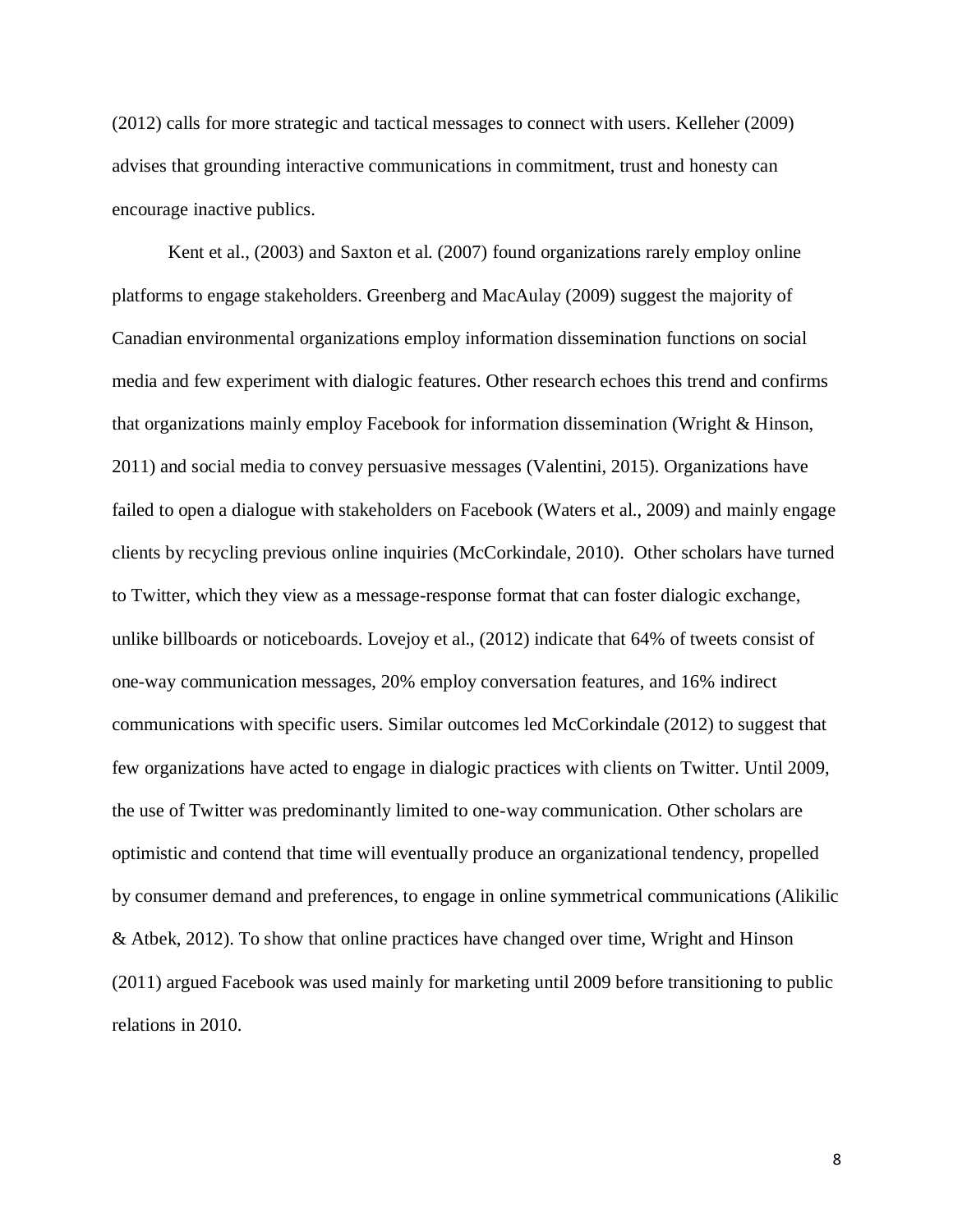In sum, research indicates online media have been used for four main functions: publicity and information dissemination; social responsibility and community building; promotion and marketing; and engagement and dialogue (Valentini, 2015). Lovejoy and Saxton (2012) found that the 100 biggest American non-profit organizations have mainly employed Twitter for information (59% of tweets), then community building (21%), promotion and marketing (16%), and last, dialogue (4%). In Malaysia, Parveen et al. (2015) found that organizations employed social media for advertising and promotion, followed by branding, information dissemination, and dialogue.

This paper suggests banks in Kuwait are likely to use Instagram for similar functions to those found in the West and other nations because of the visual orientation of Instagram. Moreover, it posits Kuwaiti banks will employ it mainly for a one-way asymmetrical communication rather than for engagement and dialogue for two reasons. From a mediadeterministic approach, the image-video nature of Instagram makes it a personality-oriented medium that appeals to emotions and accordingly is effective for image building, identity construction, and self-presentation (Al-Kandari et al., 2016). Jackson (2015a; 2015b) found Instagram has the most engaged users of any social medium due to its visual nature and absence of "noise," including advertisements and links. Visual dominance can reflect activities of social responsibility and community building that users view and recall quicker than written social media. Second, Arab public relations practices foster asymmetrical communication in public relations (Kirat, 2006). The over-centralized managerial characteristics of Arab organizations nurture a patriarchal and autocratic style (Scarborough, 2000) that discourage progressive, innovative and symmetrical public relations (Al-Tarah, 1995). Authoritarianism and strict complex hierarchy will limit two-way symmetrical communications in social media, which rely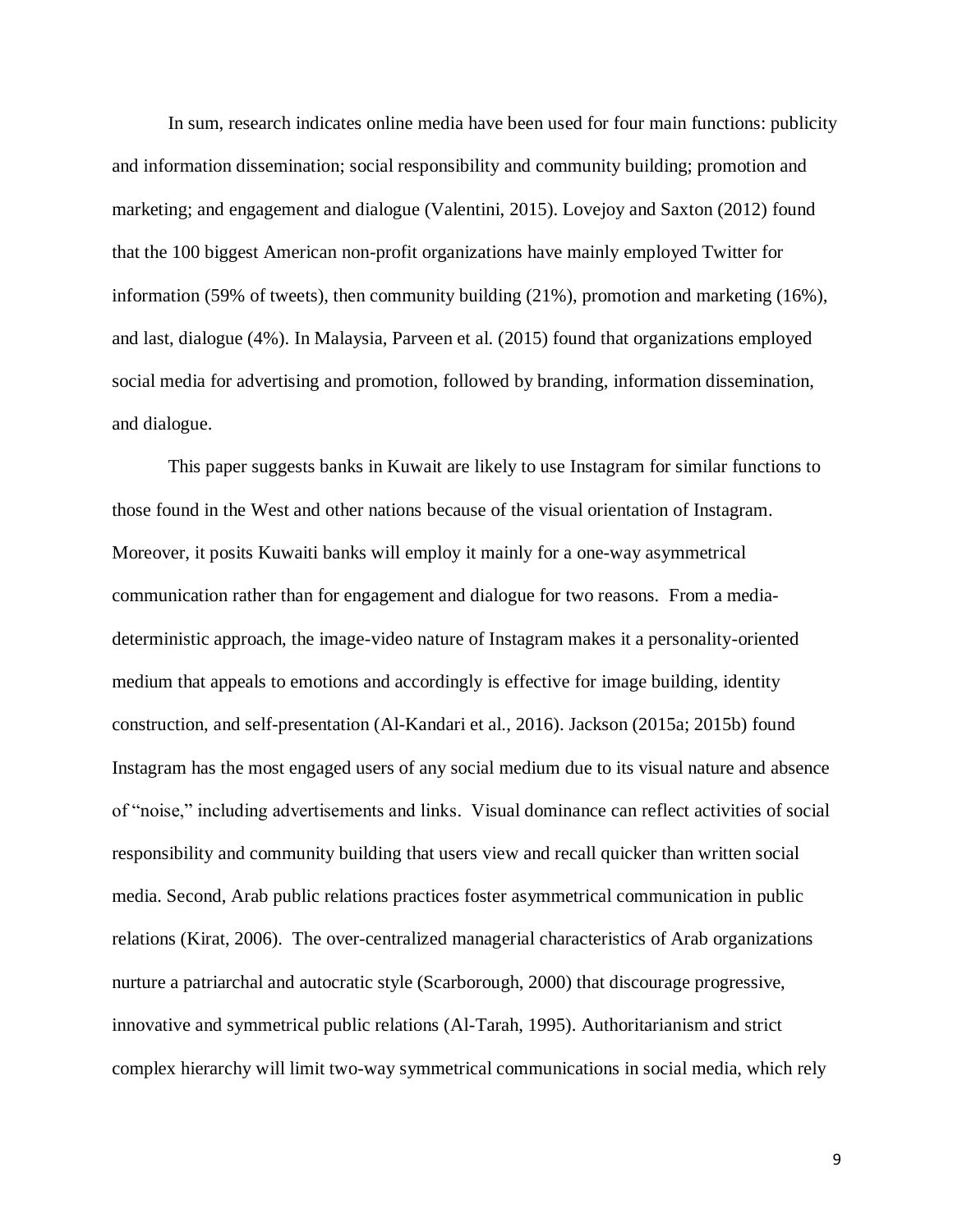on interactivity and spontaneity embedded in a free style and autonomy. Quick responses to online messages and interactivity do not fit with autocratic bureaucratic styles that require preapproval from senior management. Arab top-down authoritarian management styles do not recognize or value public feedback, so Instagram is likely to be restricted to asymmetrical posts (Badran, 1994).

#### **Predictors of Instagram posting activities**

#### **Market-level factors**

Nah and Saxton (2012) suggest theories of technology adoption such as diffusion of innovations and the technology acceptance model are limited to predicting adoption at an individual level. They argue macro-level theories are needed to generate a broader understanding of the external variables that drive technology use at an organizational level. Ultimately, decisions about technology adoption in an organization are generally left to top management, which decide adoption based on market, competition and organizational needs. According to Nah and Saxton, the resources available to an organization can forecast its adoption of online networking. The size of the organization, including its financial capabilities and assets, affect the networking and technical staff that maintains it. Hackler and Saxton (2007) found that budgetary limitations hindered adoption of technologies. When an organization grows, it receives more public attention and scrutiny requiring a greater online presence. Debreceny et al. (2003) found that size of organization, current intangible assets, and future growth opportunities were associated with online presence. Craven and Marston (1999) suggested turnover, number of employees, total assets, and value of the organization in the market predicted online information disclosure and level of website richness. Oyelere et al. (2003) reported that organizational liquidity and market capitalization predicted the frequency of information dissemination.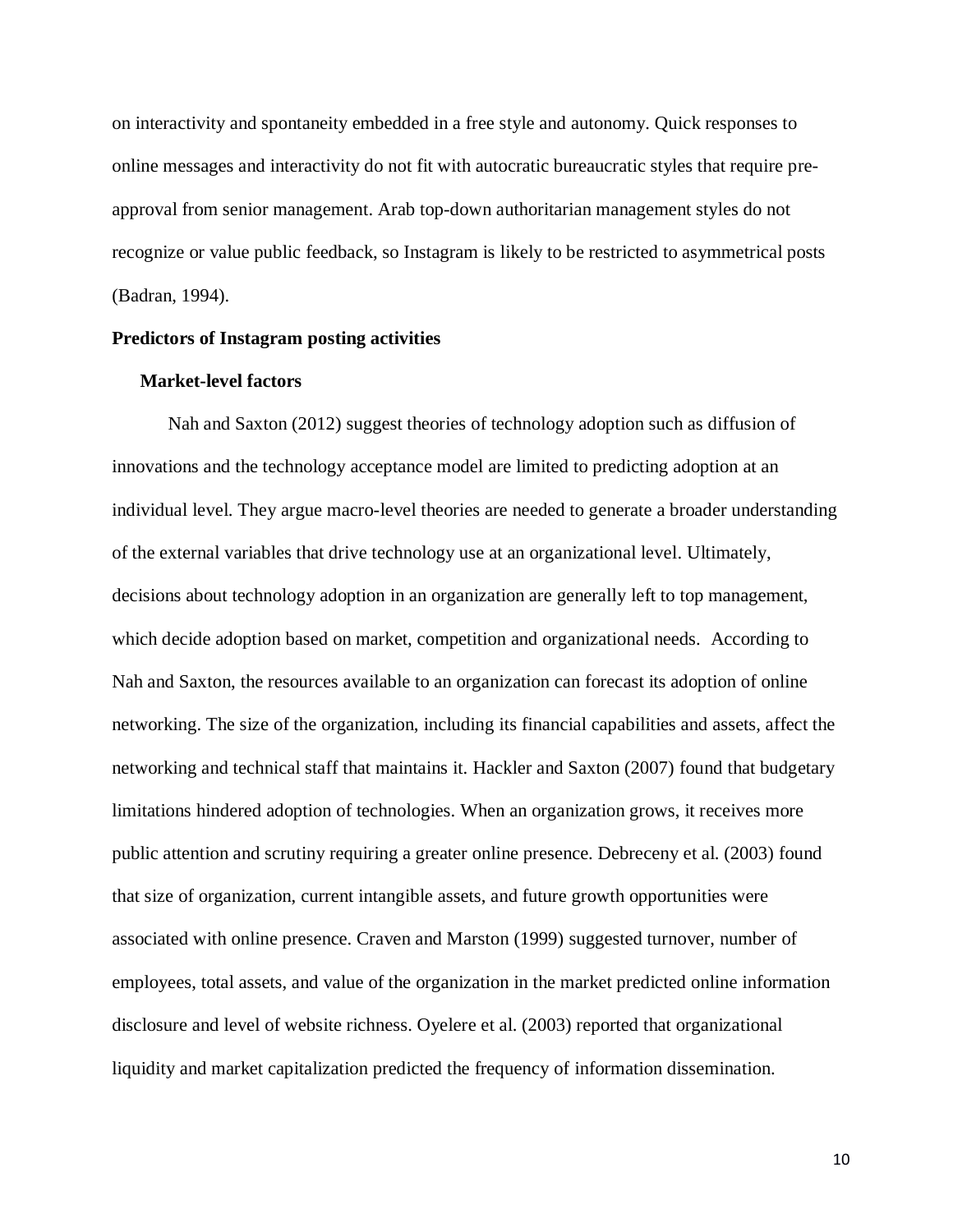This study anticipates a relationship between the market size of banks (market value, rate shares in the stock market, number of branches, and number of followers) and Instagram posting activities. While number of Instagram followers and bank branches do not necessarily reflect the number of bank account holders, they do indicate size. Having more Instagram followers and more branches may be related to the volume of bank account holders. This can denote the importance of increasing online presence and posting activities on Instagram.

#### **Organization-level factors**

#### **Number of employees**

DiStaso and McCorkindale (2011) posit that public relations executives believe social media can transform the ways the public consume news about organizations and their engagement with them. The same executives expressed concern that many practitioners still lacked the ability to effectively employ online communication and cope with a rapidly changing environment. Practitioners complained senior managers often regulate their online activity because they set internal legal controls and ask for pre-approval. Wright and Hinson (2009) found the instantaneous 24/7 nature of social networks and the fact that providing feedback online requires practitioner availability influences the volume of online interactivity for an organization. Consumers expect rapid feedback and view delayed response as indicators of negligence and poor customer service. Trained staff are needed to monitor and respond to comments in a timely manner. Briones et al. (2011) reported practitioners at the American Red Cross complained of a shortage of staff who can respond to feedback 24 hour a day.

#### **Senior management support and encouragement**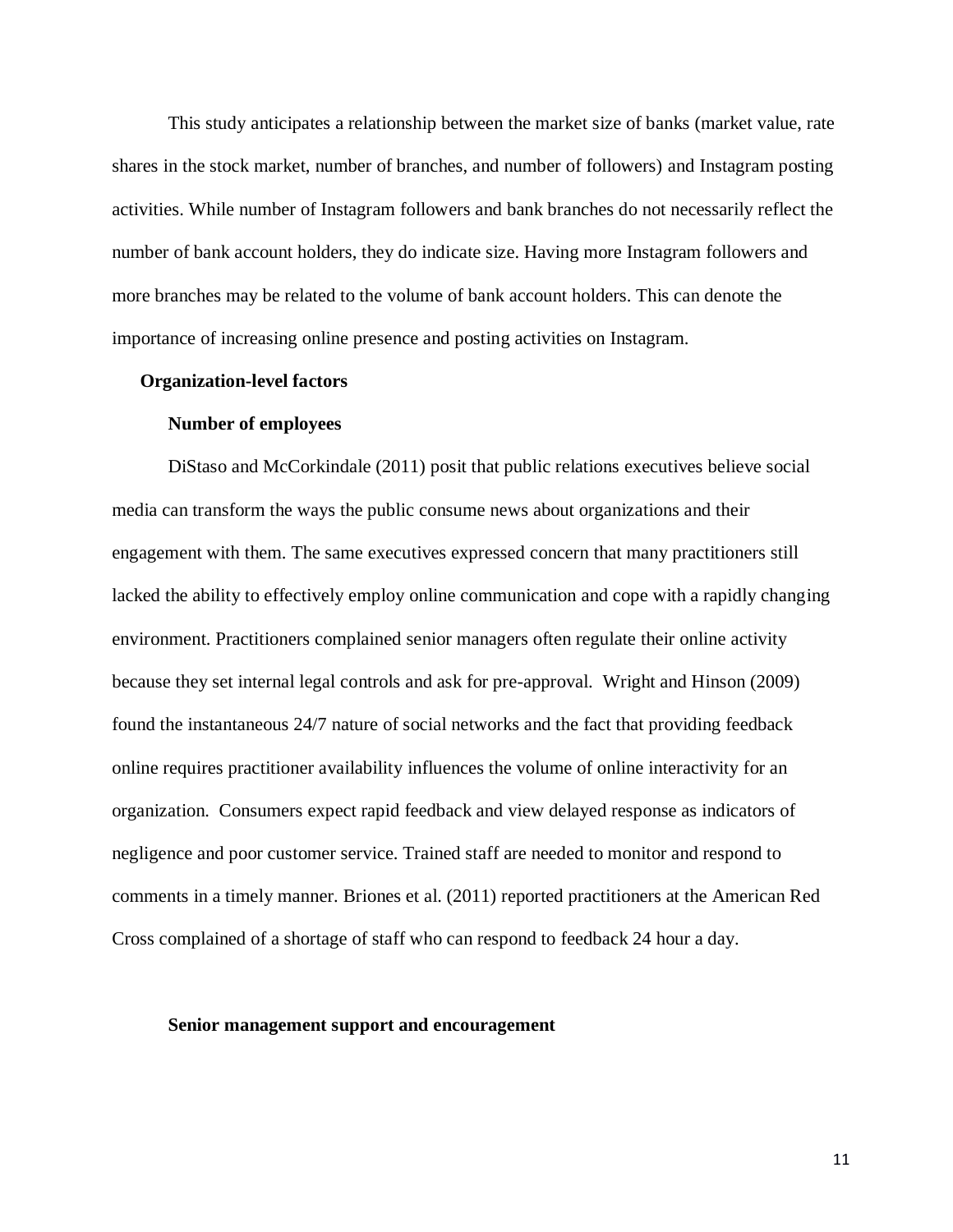In an organization, support and encouragement are defined by employee perception that that their "work organization values their contribution and cares about their well-being" (Zumrah, 2015, p. 78). This is becoming a factor in the work environment for employees who seek "a greater sense of meaning and purpose in their extending working lives" (Cartwright & Holmes, 2006, p. 200). Tourish and Hargie (2009) argue that the majority of internal communication audits focus on work processes and achievements rather than employees' needs of belonging, satisfaction, loyalty and engagement in an organization. The audits pay attention to issues of the external public and how to reach them, the volume of information received, trust and confidence levels, and customer satisfaction. Ruck and Welch (2012) and Sluss et al. (2008) argue organizational support is a key predictor of levels of productivity and performance among employees. Al-Shohaib et al. (2009) found that organizational encouragement was a predictor of adoption of the Internet for public relations in Saudi Arabia.

Accordingly, it is expected that higher levels of support and encouragement by senior management for public relations and communication practitioners to use social media will predict Instagram posting activities. In addition, support and encouragement of those practitioners' respective departments will predict Instagram posting activities.

# **Individual-level factors: Perceptions of practitioners and senior managers about Instagram and social media**

Valentini (2015) found that perceptions about the Internet and social media in public relations are generally sanguine. Practitioners believe social media will help establish direct dialogue with the public from the spontaneous, direct and interactive nature of online media. Practitioners can circumvent media gatekeepers and filters to reach clients directly, augment market visibility and boost corporate branding and image (DiStaso et al., 2011). Porter et al.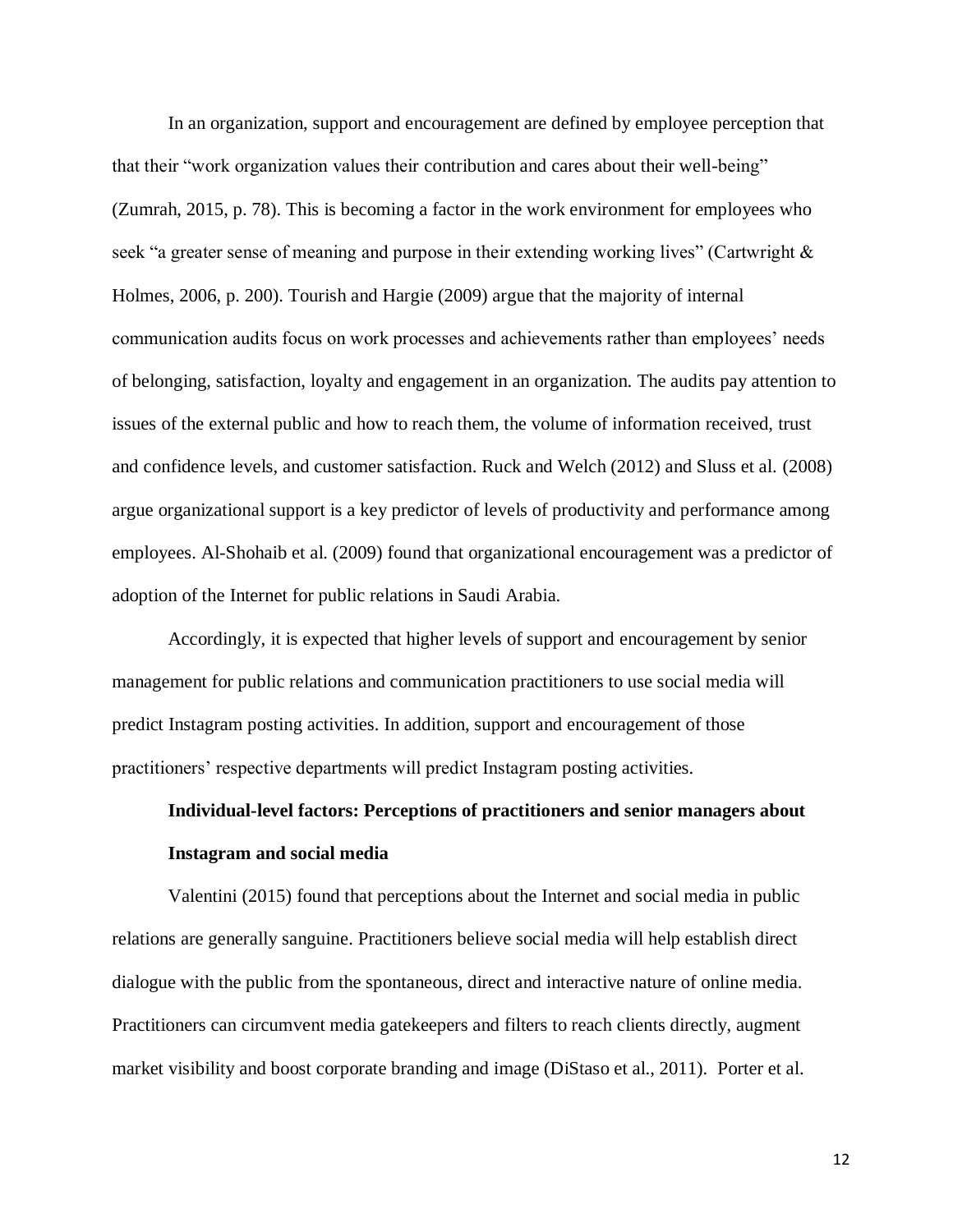(2009) found practitioners believe online blogs are important for public relations but felt unprepared to make a full use of them. Lariscy et al. (2009) found that practitioners believe social media are vital to draw attention to issues. Curtis et al. (2010) report practitioners think social media are essential to achieve public relations objectives. Graham and Avery (2013) indicate practitioners think social media could increase dialogue and engagement with their publics on important issues. Practitioners who had positive perceptions and attitudes toward social media were inclined to employ them in their internal and external communication (Moreno et al., 2015).

#### **Research Questions**

Building from the literature review, the following research questions are proposed: RQ1: What are the public relations functions that banks in Kuwait try to serve using their Instagram accounts?

RQ2: What are the predictors of Instagram posting activity by banks in Kuwait? RQ3: How do predictors of Instagram posting activities of banks in Kuwait relate to public relations and Arab cultural values?

#### **Method**

This research employs mixed research methods to analyze the Instagram use of the 10 national Kuwaiti banks. Two were omitted from analysis because one did not have an Instagram account and the other was not listed in the Kuwait Stock Exchange Market (KSEM) (Table 1). Primary data included a content analysis of posts on banks' Instagram accounts and a survey of the perceptions of 102 public relations/communication practitioners on subjects related to the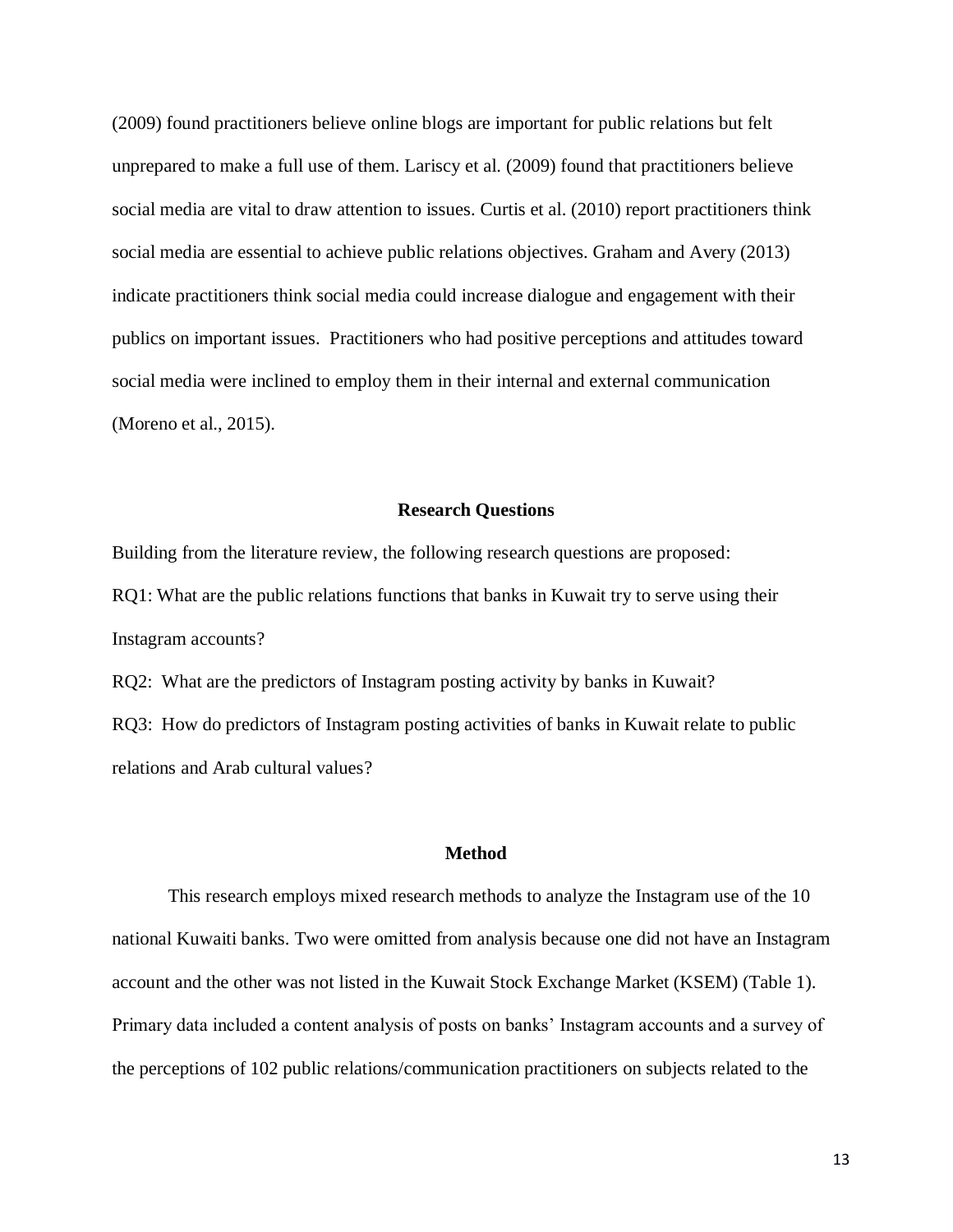study. A secondary data analysis included information about banks obtained from the website of the KSEM (http://www.boursakuwait.com.kw).

#### **TABLE ONE HERE**

#### **Content analysis, coding sheet and categories**

To determine the function of each post on banks' Instagram accounts, a content analysis was employed. To construct the coding sheet, researchers analyzed the posts of all banks during the first 15 days of the months of January and February of 2016 and documented the functions of different posts. This initial examination helped construct the coding sheet by identifying and categorizing public relations functions, coming to an agreement regarding posts that were perceived differently, and establishing categories for each post. Later, two research assistants were asked to use the coding sheet separately and analyze posts during the first five days of January 2016 in a pilot study. After they were trained and instructed about the categories and their definitions using a sample of posts, the assistants conducted their pilot study. This study was primarily conducted to ensure the intercoder reliability score of the two assistants would not fall below 0.80 (80%) as an acceptable level. Other purposes were to receive feedback from the assistants on their understanding of the functions of posts, and to clarify any misunderstanding in the coding sheet and definitions of functions. Revisions were made in light of the feedback the coders provided. This pilot study also served as an exercise for the two coders who would later conduct the final content analysis procedure.

For the promotional function, categories of posts included offers, services, and advertisements. The "offers" included those that provided offers, discounts, reduced interest rates for credit cards for certain reasons or during specific times. "Services" included posts promoting bank services, such as opening hours, types of accounts and bank loans information.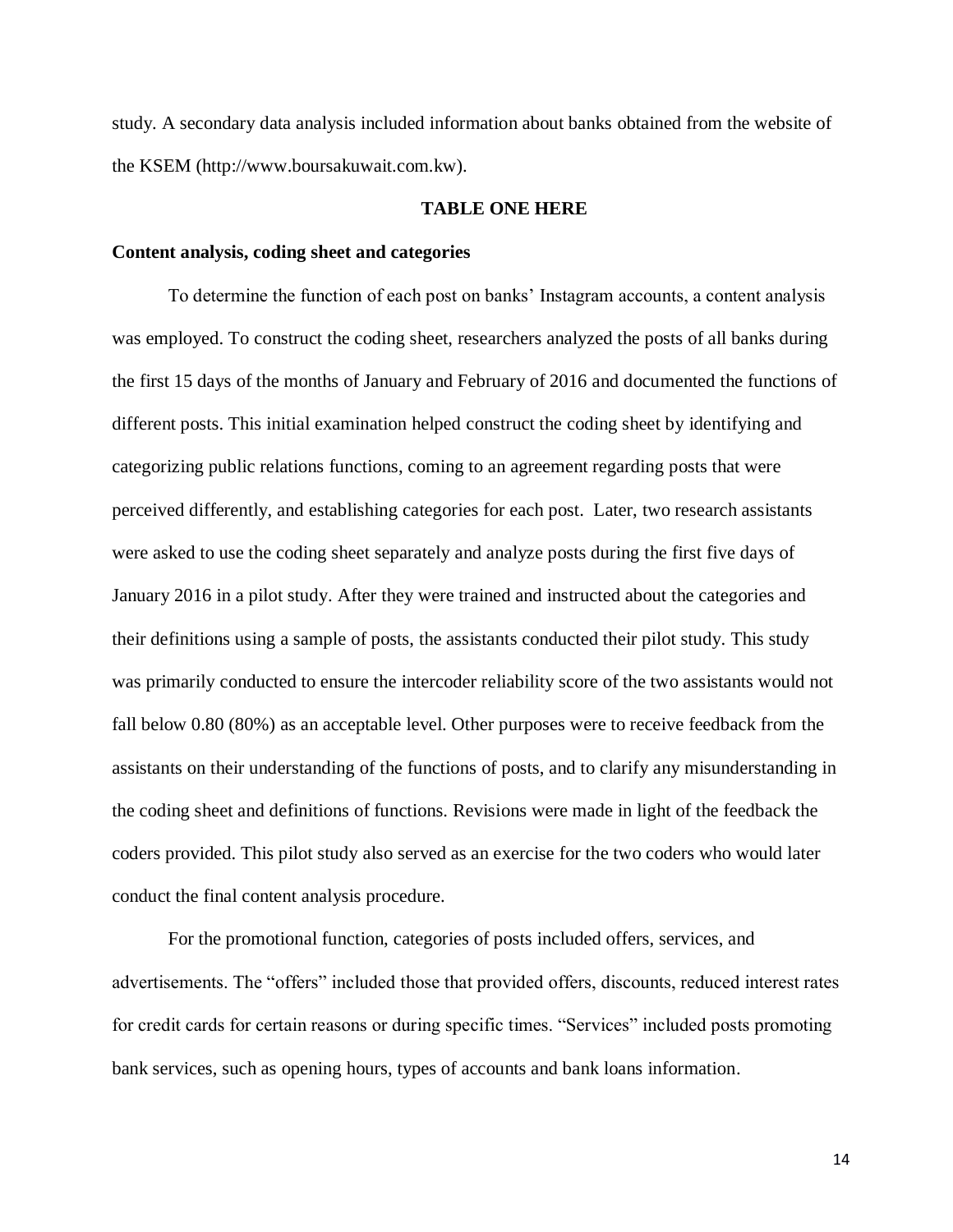"Advertisements" included posts showing actual print media advertisements or television commercials reposted on Instagram.

The Informational function included five post categories. "News announcements" showed news about the banks' financial standing, history, annual profits, general news or information. These announcements were meant to target the media and the banks' public. "General announcements" captured regular updates or news announcements, mostly of interest to account holders on information about their monthly salaries and student stipends. "Events" included news of information about the banks' events. "Banks' employee news" included news such as employee promotions. Finally, "Banks' image and reputation" subsumed posts about winning awards or messages emphasizing the banks' image, safety, and reputation.

The third function -- "community building" consisted of four categories. "Social responsibility" included posts reflecting the involvement of banks in different social issues. Some examples of such posts include issues of breast cancer, Kuwaiti Independence Day and Mother's Day. "Community engagement" consisted of posts about the banks' actual involvement in community activities and events, usually events sponsored and organized by the bank or involving the bank's participation. "Religious messages" included posts about Islamic occasions, quotations from the Holy Koran, the sayings of Prophet Muhammed and similar messages. "Public information, advice, and instruction" included general information and instructions on various subjects that serve a general interest.

Finally, the "engagement" function consisted of posts encouraging Instagrammers to respond to or interact with the posts. This function included three categories. "Compete to win" included posts encouraging Instagrammers to respond to trivia questions or predict scores of sporting events, with correct answers entered into a lottery for cash prizes. "Mention someone"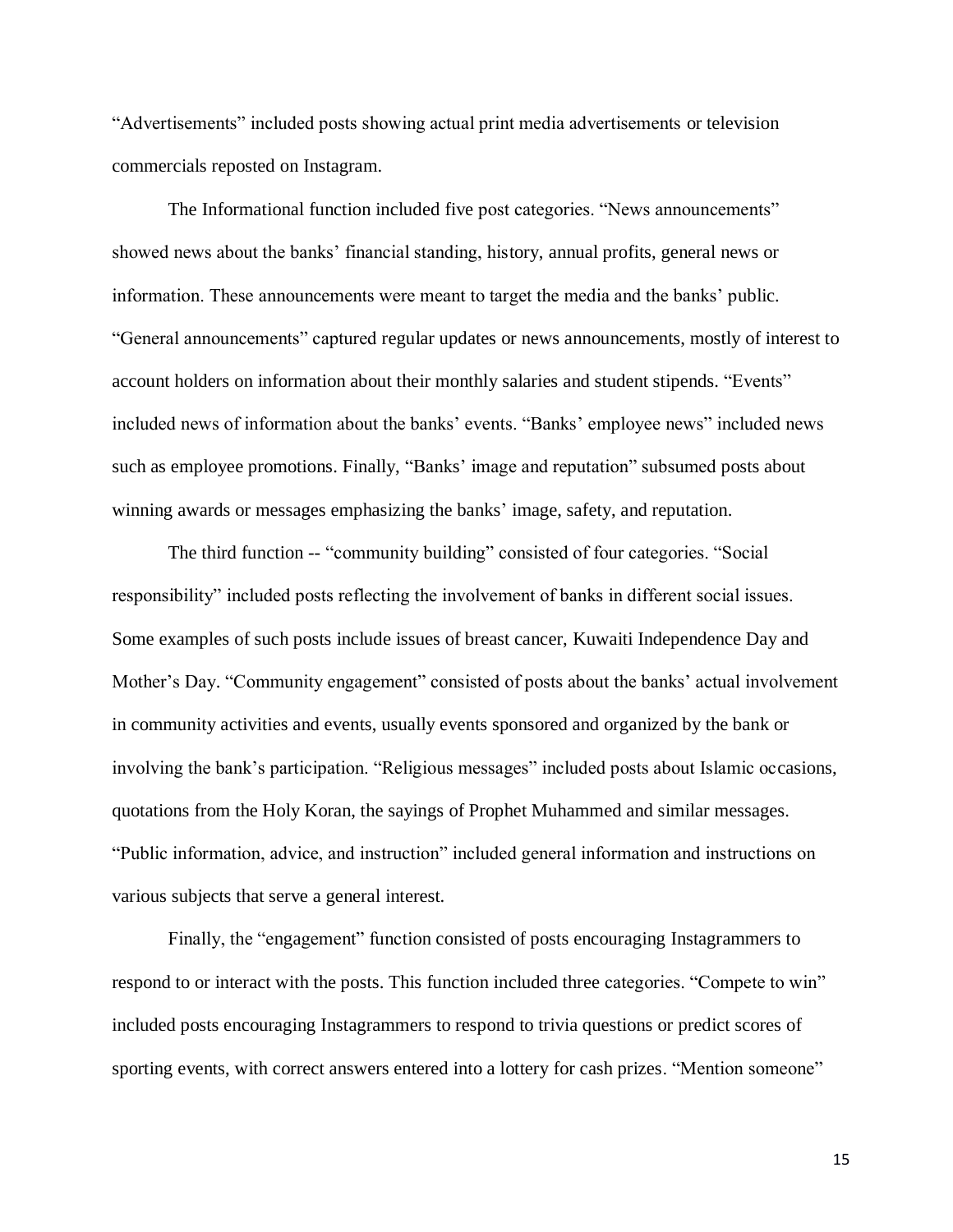asked Instagrammers to mention people they knew who might like to do an activity or travel to a specific country. Finally, "general engagement" was similar to "compete to win" except it did not result in wining prizes. It asked people either to respond to questions seeking specific answers or provide their opinions about different aspects of life and issues.

#### **Criterion and predictor variables**

The criterion variable this study used was the total number of posts by each bank since starting to use Instagram. Total numbers of posts were obtained from the banks' Instagram profile. For statistical analyses, banks that posted five thousand or more were considered to have a "High" level of posting. Those with anything less were considered "Low." A "High" level of posting was coded as 2 and a "Low" level as 1 (Table 1). This categorization was employed due to the acutely bipolarized distribution of data. There were three sets of predictor variables. The first, market-level predictors, included market value, rate of bank's share in Kuwait Stock Exchange Market (KSEM), number of branches, and number of Instagram followers. Data for those predictors were obtained from the KSEM's website. Number of Instagram account followers was obtained from the bank's Instagram profile (Table 1).

The second set of predictors, organization-level, consisted of three variables. First was number of employees in each bank, which was obtained from the KSEM's website (Table 1). The other two were culled from the survey to practitioners, which assessed the level of support and encouragement received by public relations/communication practitioners from their senior management to use Instagram and social media, and level of support and encouragement received by the public relations and communication departments from senior management. Individual-level predictors data were obtained from the survey.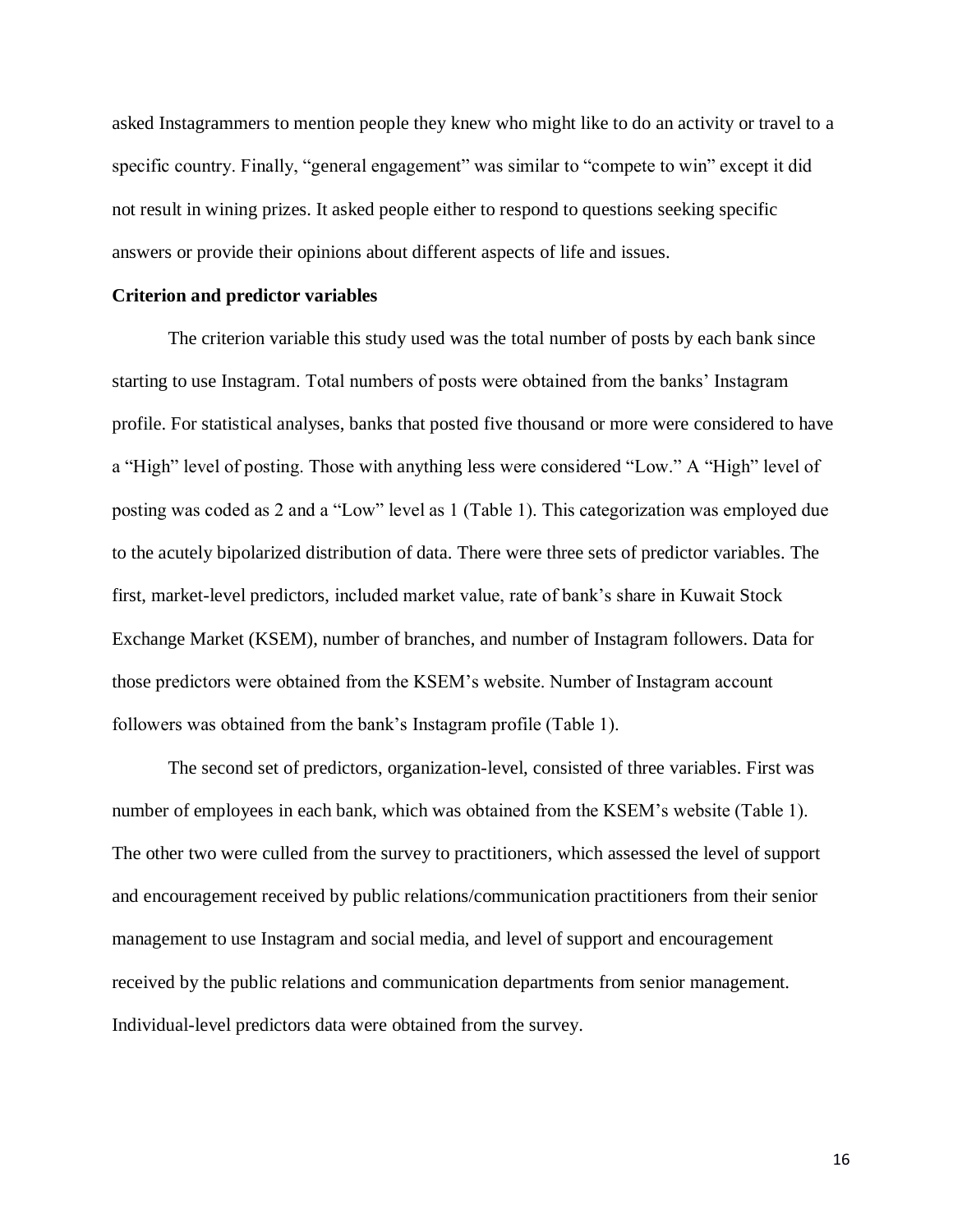#### **Survey**

Of the 177 communications practitioners approached, 102 completed a survey asking nine questions involving various perceptions. The authors were given access to the available staff at the headquarters of each bank, and a research assistant gave the survey in person to all available practitioners. Of the 75 who did not participate, some were on leave, in meetings or otherwise unavailable. Two survey items assessed organization-level predictors by inquiring about levels of support from senior managers to public relations and communications practitioners to use Instagram and social media. They asked, "What level of support (another item with same wording was used for encouragement) do you receive from your bank's senior management to use social media?" The Cronbach's Alpha reliability score for these items was 0.88. Questions were asked to gauge levels of support and encouragement for public relations and communications departments: "What level of support (another item with same wording was used for encouragement) does your public relations or communications department receive from your bank's senior management?" For these items, responses were located on a scale ranging from 5 as "high level of support (encouragement)" to 0 as "no support (encouragement) at all." The Alpha score was 0.93.

The individual-level predictors included items examining a trio of perceptions of Instagram and social media. The first asked about individuals' perceptions of using Instagram and social media to achieve public relations objectives. The questions were, "In your opinion, how important are social media (another similar item was used to ask about Instagram) to achieve your bank's public relations purposes?" The Alpha score for the two items was 0.83. Two other questions asked about the perceptions of senior managers about the importance of social media and Instagram to meet public relations objectives. They were, "In your opinion,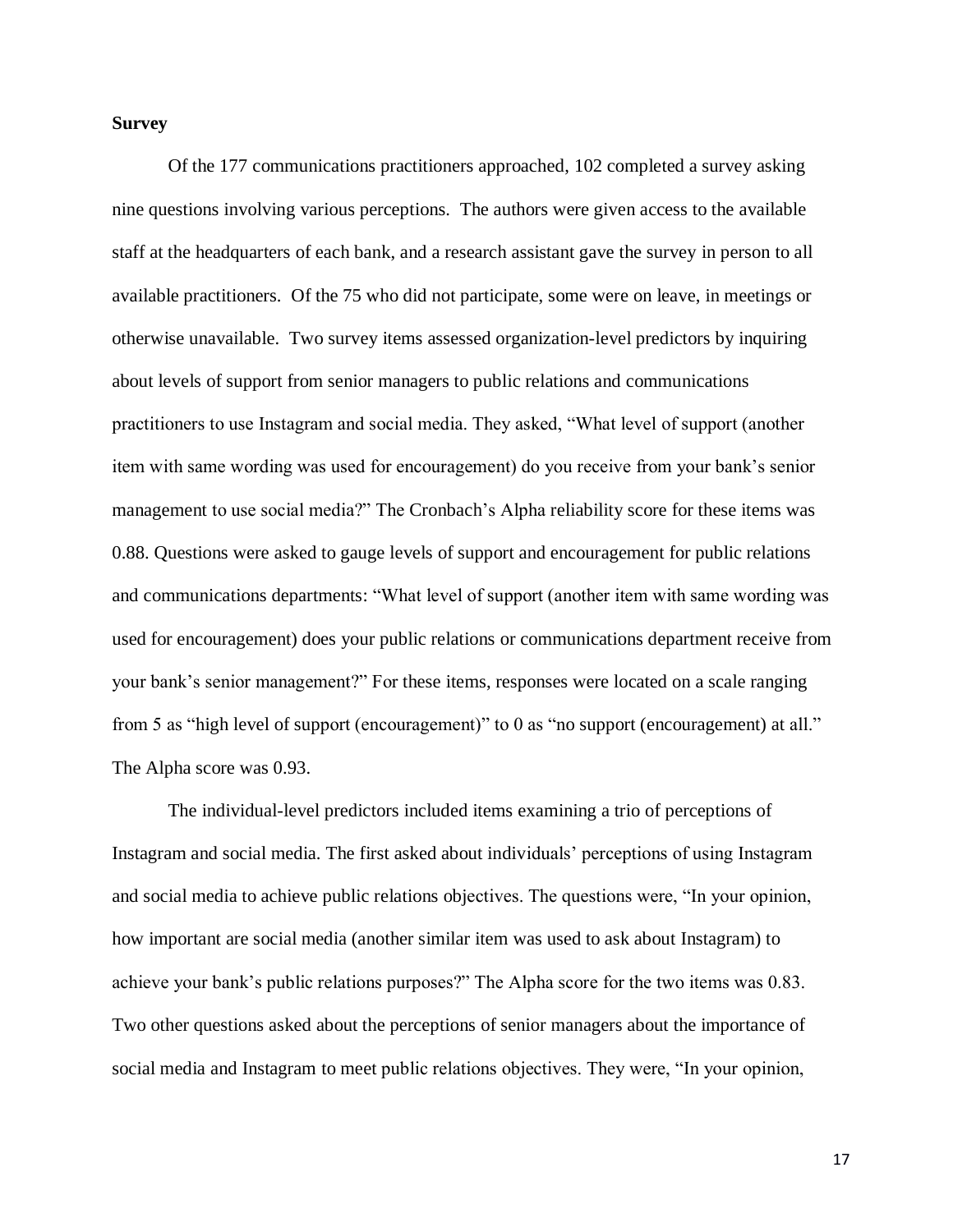how important are (is) social media (another similar item was used to ask about Instagram) in achieving public relations objectives for your bank's senior management?" These questions had an Alpha reliability score of 0.84. Finally, one question asked about the perceptions regarding the importance of Instagram to achieve public relations objectives relative to other options: "In comparison to other social media, how important is Instagram in achieving your bank's public relations objectives?" For all these questions, measurements were scaled from 5 as "extremely important" to 0 as "extremely unimportant."

#### **Results**

The final content analysis used in this study ran for the months of April and May of 2016. Cohen's kappa intercoder reliability revealed the percentage of consistency or agreement for the 1,502 posts was satisfactory (*κ* = .91, 91%). Final analysis revealed that banks posted on their Instagram accounts primarily for the functions of promotion, information, community building, and engagement.

#### **Instagram use for public relations functions by Kuwaiti banks**

The first research question in this study asks what the public relations functions are for banks in Kuwait that use Instagram. To address this question, a total of 1,502 posts were analyzed. Banks in Kuwait used Instagram for four functions: Promotional posts, (n=562, 37%), and three comprising public relations (n=940, 63%), including information dissemination, community building, and interactive engagement. Primarily, Instagram was employed for promotion with 562 (37%, rank 1) posts, followed by information dissemination 469 (31%, rank 2) posts, then community building 355 (24%, rank 3) posts and finally by interactive personal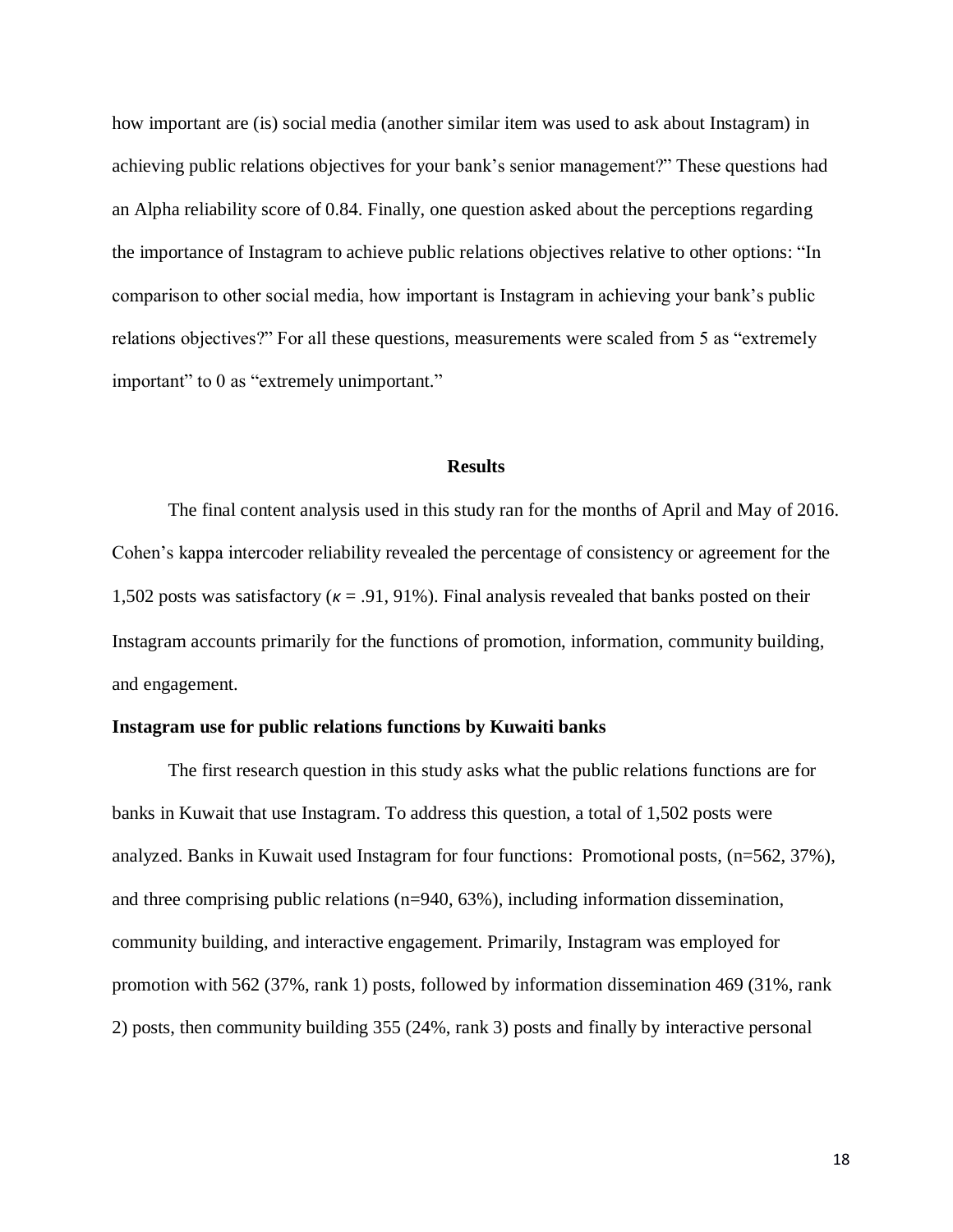engagement posts with 116 (8%, rank 4). (Table 2). These posts were outliers because they invited communication and comprised the only category related to symmetric communication.

In examining each category, "offers" posts (n=372), were the most frequent in the promotion function (66%) and among all functions (25%), followed by "services" and "ads" within promotion. "News announcement" represented the most frequent posts (n=211, 45%), in the information dissemination function and second (11%) among all functions after "offers." "General announcement" came second in the information dissemination function, followed by "events," "bank's image and reputation" and finally by "coverage of employees." "Social responsibility" posts (n=120, 34%), came first within community building, followed by "religious message," "public information and advice," and finally by "community engagement." In the Interactive engagement function, "compete to win" posts came first (n=62, 54%), followed by "general engagement" and "mention someone" (Table 2). As a category, "interactive engagement" symmetrically engaged Instagrammers in posts seeking interactivity comprised 116 posts (8%, rank 4). The other posts, 1386 (92%), were asymmetrical in nature, primarily by pushing one-way communication and information rather than promoting dialogue or inviting user commentary.

#### **TABLE 2 HERE**

#### **Predictors of Instagram posting activity by Kuwaiti banks**

To explore the level of Instagram posting relative to market-size, independent samples *t*tests were performed. The results for banks with a greater size in terms of market value  $\lceil t(14) = -1 \rceil$ 2.035,  $p > 0.05$ ] and rate of share  $[t(14) = -1.639, p > 0.05]$  were insignificant. However, another *t*-test procedure, which compared banks in terms of number of branches, was significant  $[t(14)=$ 3.032,  $p < 0.05$ ]. Banks that had more branches ( $M = 57$ ,  $SD = 14$ ) tended to post more on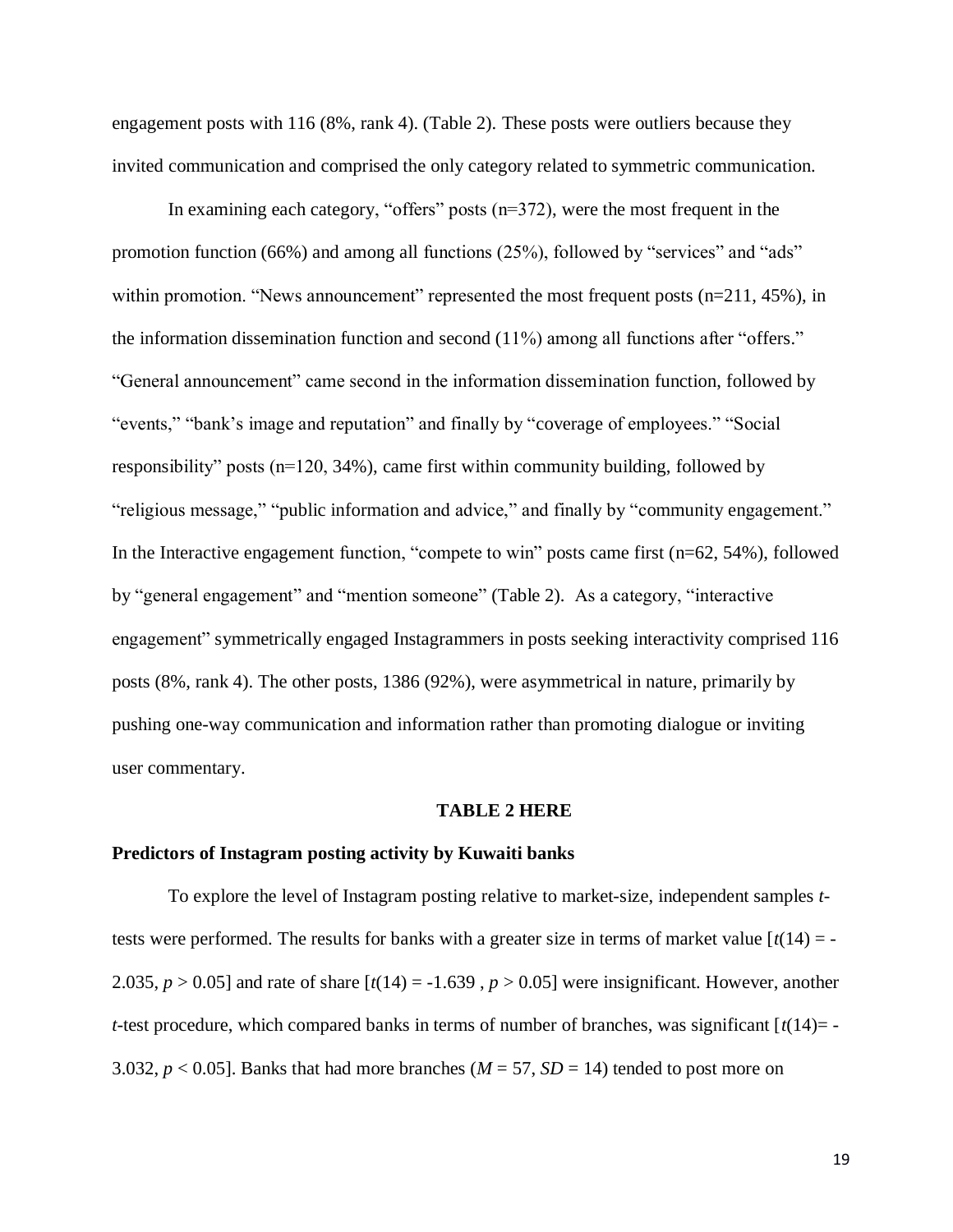Instagram than banks with fewer branches  $(M = 33, SD = 8)$ . Also, the test, comparing level of posts in terms of Instagram followers, indicated a significant difference,  $t(14) = -4.480$ ,  $p < 0.05$ . Banks with more followers ( $M = 202,300$ ,  $SD = 77,579$ ) posted more on Instagram than banks with fewer followers ( $M = 28,050$ ,  $SD = 5,719$ ). Finally, the *t*-test comparing banks in relation to number of employees was significant,  $t(14) = -3.198$ ,  $p < 0.05$ . Banks that had more employees  $(M = 1854, SD = 669)$  were more likely to post on Instagram than banks with fewer employees (*M* = 778, *SD* = 74). (Table 3).

#### **TABLE 3 HERE**

Analyses of independent samples of *t*-tests were also conducted to compare posting levels and perceptions of practitioners. Regarding posting level in terms of the perceptions of practitioners and senior managers about the ability of social media and Instagram to achieve public relations objectives, the test was significant,  $t(14) = -3.53$ ,  $p < 0.05$ . The result indicates practitioners ( $M = 4.82$ ,  $SD = 0.19$ ) and senior management ( $M = 4.51$ ,  $SD = 0.17$ ) who believed social media and Instagram can achieve PR objectives were more likely employed at banks that posted more frequently than those practitioners ( $M = 4.27$ ,  $SD = 0.24$ ) and senior managers ( $M =$ 3.63,  $SD = 0.54$ ) employed at banks that posted less. (Table 4).

Practitioners ( $M = 4.680$ ,  $SD = 0.162$ ) who thought Instagram was better than other social media in achieving the bank's PR objectives were more likely in banks that posted more frequently on Instagram,  $t(14) = -3.962$ ,  $p < 0.05$ , than practitioners ( $M = 4.01$ ,  $SD = 0.25$ ) who thought Instagram was not. (Table 4). Moreover, practitioners ( $M = 4.38$ ,  $SD = 0.29$ ) who received more support and encouragement from senior management were more likely to be in banks that posted more on Instagram,  $t(14) = -3.080$ ,  $p < 0.05$ , than those who received less support and encouragement ( $M = 3.51$ ,  $SD = 0.48$ ). The test comparing support and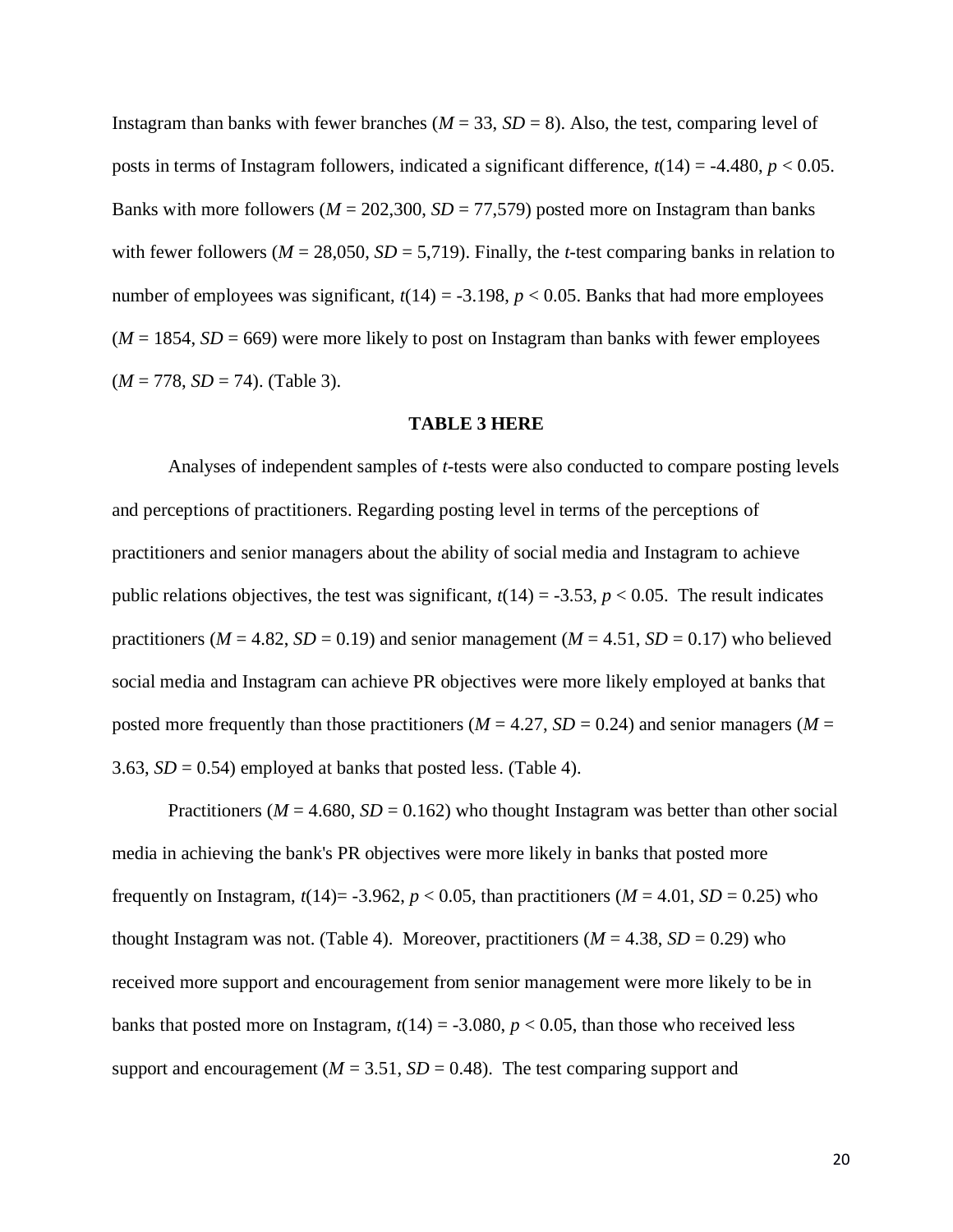encouragement of senior managements to departments was not significant,  $t(14) = -1.058$ ,  $p >$ 0.331. (Table 4).

#### **TABLE 4 HERE**

Related to research question two of this study, several predictors of Instagram posting activity were identified. Of all market-level predictors, banks that had more branches and more Instagram followers were more likely to post on Instagram. Banks with more employees were more likely to post on Instagram. Moreover, practitioners and senior managers who thought social media and Instagram could achieve public relations objectives were more likely to serve in banks that posted more on Instagram. Banks that perceived Instagram to be more effective in achieving public relations objectives than other social media predicted a higher number of posts on Instagram. Finally, practitioners who receive more support and encouragement from senior management to use Instagram for public relations posted more on Instagram, while support and encouragement for public relations and communication departments did not increase posting on Instagram. The third research question, which relates predictors of Instagram posting activities with public relations activities of Kuwaiti banks, is addressed in the following discussion to recognize the primacy of culture and religion in Arab countries such as Kuwait.

#### **Discussion**

This study indicates that banks in Kuwait used Instagram for promotion, information dissemination, community building, and interactive engagement. This is analogous with literature from other countries (Lovejoy & Saxton, 2012; Parveen et al., 2015). Even though Instagram was primarily employed for promotion (37% of posts), the other public relations functions of Instagram occupied 63% of posts. The results suggest overemphasis on promotional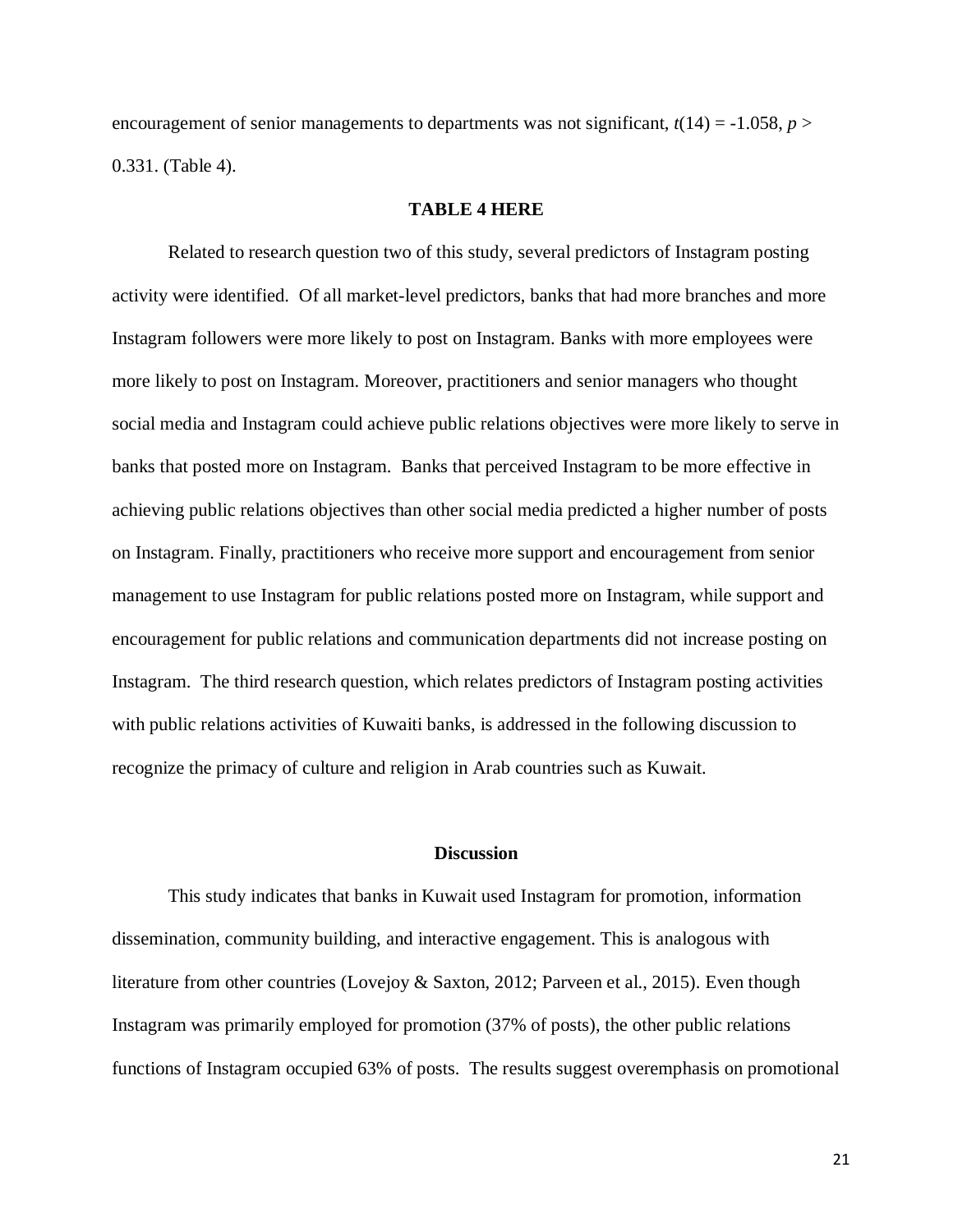posts underscores the perception of Arab senior management, who generally consider public relations as a form of propaganda (Al-Enad, 1990) meant to persuade and influence public opinion (Badran & Ayish, 1996; Kirat, 2005). This approach is consistent with undemocratic, top-down and non-Western contexts. Furthermore, the abundant use of Instagram for promotion emphasizes the visual nature of Instagram and its persuasive power for image building, branding, and identity construction (Al-Kandari et al., 2016). Conversely, Facebook is a communitybuilding social medium and Twitter is a text-based, dialogic medium. The composition and characteristics of Instagram as a visual-oriented social medium suggest it is better suited for persuasion, emotional influence and asymmetrical communication models.

The "interactive engagement" function accounted for only 112 (8%) of posts. This outcome mirrors a vast body of research in which the Internet and social media are often used for information dissemination and persuasion (Greenberg & MacAulay, 2009; Kent et al., 2003; McCorkindale, 2012; Saxton et al., 2007; Valentini, 2015; Waters et al., 2009; Wright & Hinson, 2011). Research has offered some reasons for this usage that may also apply to the case of Instagram use by Kuwaiti banks. Familiarity with asymmetrical models, unpreparedness for online settings, and lack of knowledge and training to deal with online symmetrical messages prompt practitioners to prefer asymmetrical Instagram posting activities (Wright & Hinson, 2008; Waters & Jamal, 2011). In addition, the status of public relations in the Arab world can contribute to this outcome. Arab scholars (Al Enad, 1990; Badran & Ayish, 1996; Kirat, 2005) argue that Arab public relations models reflect a one-way official communication model of press agentry and information dissemination. Arab managerial and organizational styles, which are characterized as authoritarian, patriarchal, and over-centralized in nature (Kirat, 2005; Scarborough, 2000) enhance asymmetrical online communication. Such attributes of Arab public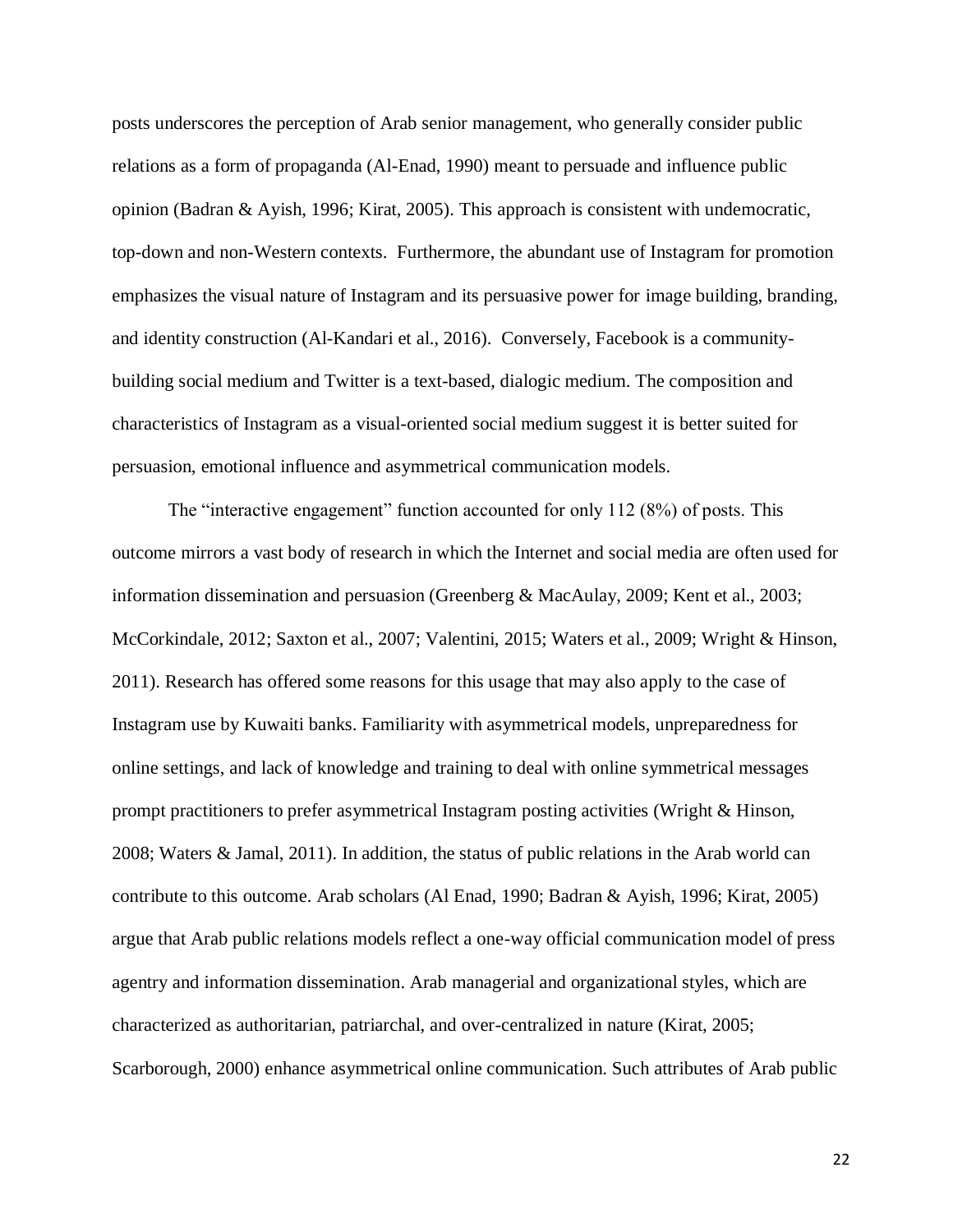relations, management and organizations are at odds with normative contexts that embody progressive, innovative, active, independent, spontaneous, and symmetrical public relations and communications.

#### **Predictors of Instagram posting activities**

The results show the majority of market-size, organization, and individual level factors predict the Instagram posting activity of banks, with banks that post more on Instagram more likely to have more branches and Instagram followers. While number of branches and Instagram followers may not directly reflect the number of bank account holders, they are certainly indicators of relative size. Having more branches in different areas in Kuwait can translate to more account holders and need for service in varied areas. Also, the number of Instagram followers can indicate the number of bank account holders. Most of those who follow a bank Instagram account are those who have a bank account and are willing to receive online updates. Hackler and Saxton (2007) found that when an organization grows, it is more likely to receive public attention that requires greater online disclosure. Debreceny et al. (2003) similarly suggest growth is associated with online presence. Having comparatively large Instagram followers requires a bank to post more often to serve different public needs around the clock.

Of organizational factors, number of employees, and support and encouragement from senior managers to use social media and Instagram predicted Instagram posting activity. The outcomes indicate that banks that have more employees are more likely to post on Instagram. Having more employees can equate to a greater number of available staff to maintain and handle different social media accounts. Nah and Saxton (2012) suggested that capacity and resources available to an organization have implications for its social media use. Available staff means a bank can reach and interact with clients and respond to their queries. In addition, professionals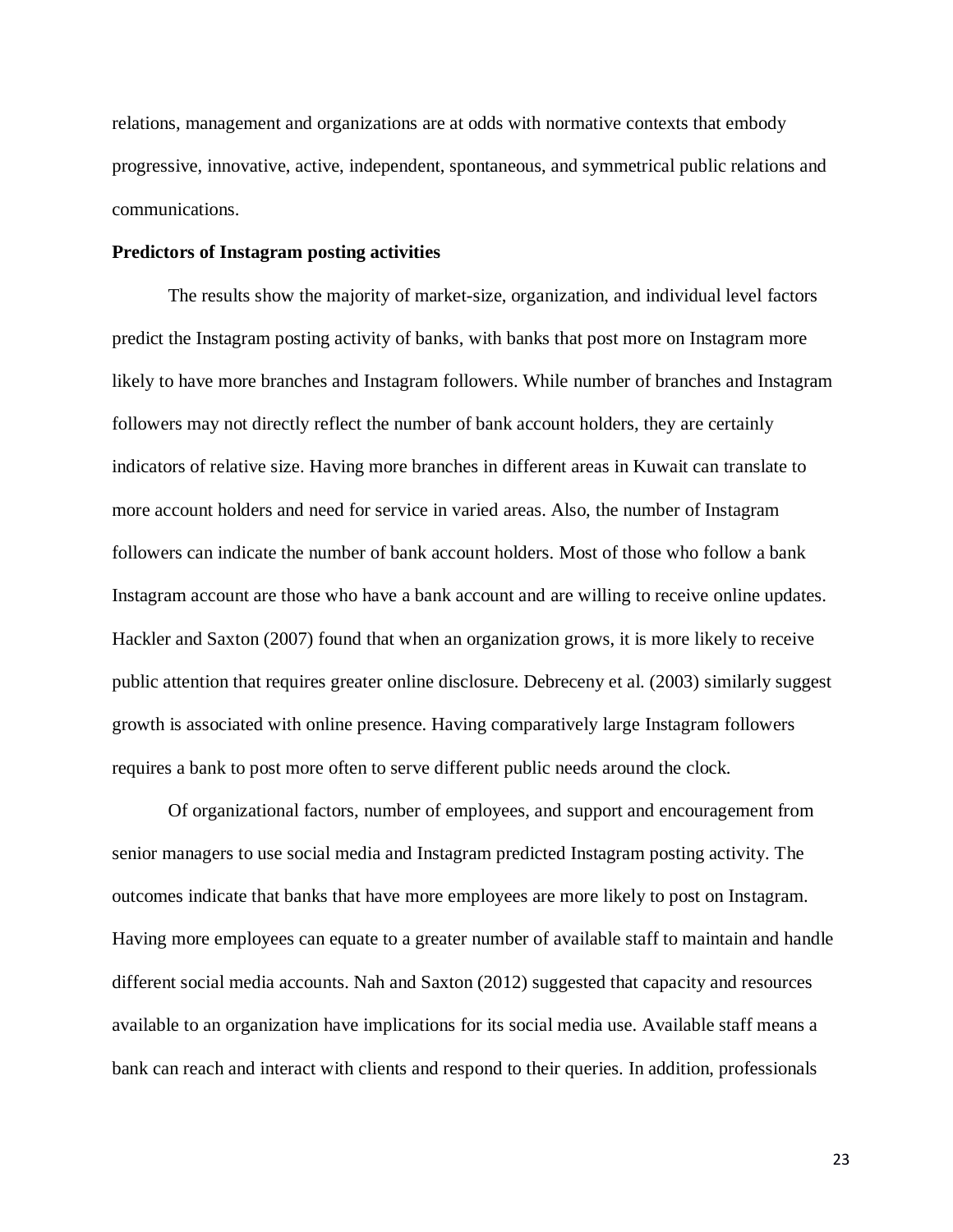who received a greater level of support and encouragement from senior management were more likely to post on Instagram. Public relations professional need a nurturing and supportive work environment, which complements the literature showing level of employee satisfaction increases productivity (Chen, Silverthorne, & Hung, 2006; Tourish & Hargie, 2009), performance (Ruck & Welch, 2012) and adoption of the Internet for public relations tasks (Al-Shohaib et al., 2009).

Finally, of all individual-level predictors, practitioners and senior managers who thought social media and Instagram can achieve public relations objectives were more likely to post on Instagram than those who did not. This observation is consistent with Moreno et al. (2015), who found public relations practitioners who had positive perceptions and attitudes toward social media were more inclined to employ them to communicate with internal and external publics. Graham and Avery (2013) found that government officials who perceived social media as effective were more likely to use them in engaging in dialogue with citizens. Also, practitioners who perceived Instagram to be better than other social media in achieving the banks' public relations objectives were more likely to post. This view of Instagram supports the given that Instagram is the most favored social medium by Kuwaiti nationals, followed by Snapchat and Twitter (Greenfield, 2013; Kamal, 2016).

#### **Conclusion**

It is worth noting all of the banks' Instagram posts in this study were in Arabic. When asked about posting in one language only, several communications directors said they use Instagram for Kuwaitis and used Facebook or Twitter to reach non-Kuwaitis because of user preferences. Of import to Instagram as medium is the message content for the banks; 102 of the analyzed posts were religious (Islamic) in nature. Encoding religion into banking is a unique feature of the Instagram use in this study and consistent with Arab culture (Gaither & Al-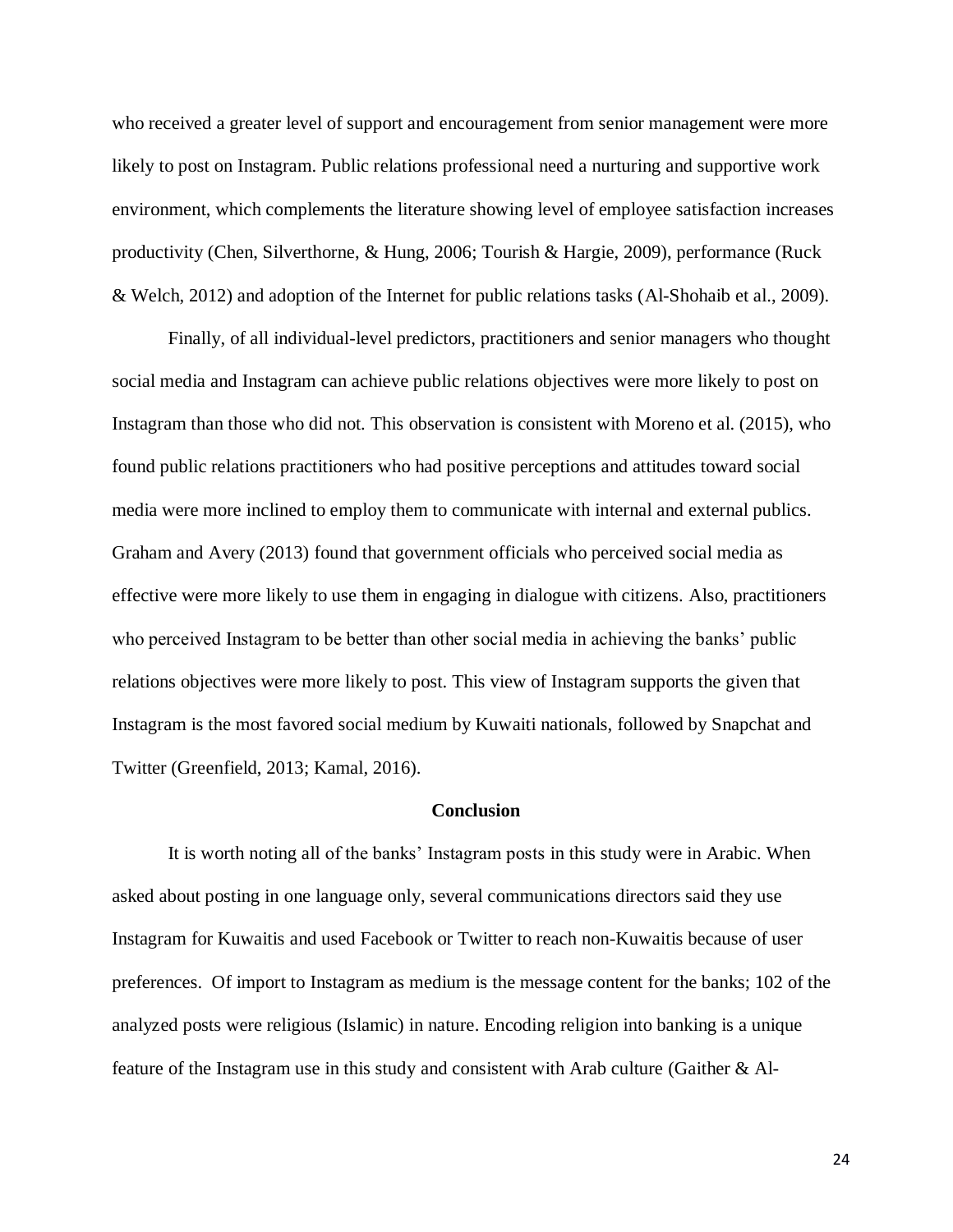Kandari, 2014). Roughly half of the banks in Kuwait operate accordingly to Islamic laws and the other half are secular commercial. The authors speculate the inclusion of religious messages that mention by name Allah, Koran and Islam can enhance message credibility and build trust by suggesting the bank operates in accordance and with – and is obedient to – the instructions of Allah.

Such an approach mirrors the Arab cultural value of commitment to religion that distinctly imbues public relations practice in the Middle East (Al-Kandari & Gaither, 2011). This study positions religion and religious messages within a Western notion public relations as a function of community building (Kruckeberg & Stark, 1988; Stark & Kruckeberg, 2001). In the Middle East, the community relates to the collective, and there is scant evidence online platforms can engender the meaningful relationships that permeate Arab culture. This study suggests Instagram is more effective at disseminating information in an Arab context rather than as a means for two-way communication, ostensibly explaining why only 8% of messages were "interactive engagement" promoting participation in dialogue. A concluding observation is that Instagram by its very nature fosters individualism, which contradicts the Arab cultural value of devotion to the group (Gaither & Al-Kandari, 2014). Since the focus is on the image, it is more likely to fit branding and information dissemination functions, which were the central use of Instagram by Kuwaiti banks in this study.

This study employed predictors reflecting various levels (market, organization, and individual) to predict Instagram posting activities. Such a holistic approach can provide more information on the adoption of social media and communication technologies for public relations purposes in organizations, and account for a detailed process and determinants that influence adoption (Nah & Saxton, 2012). Even though most research linking social media to public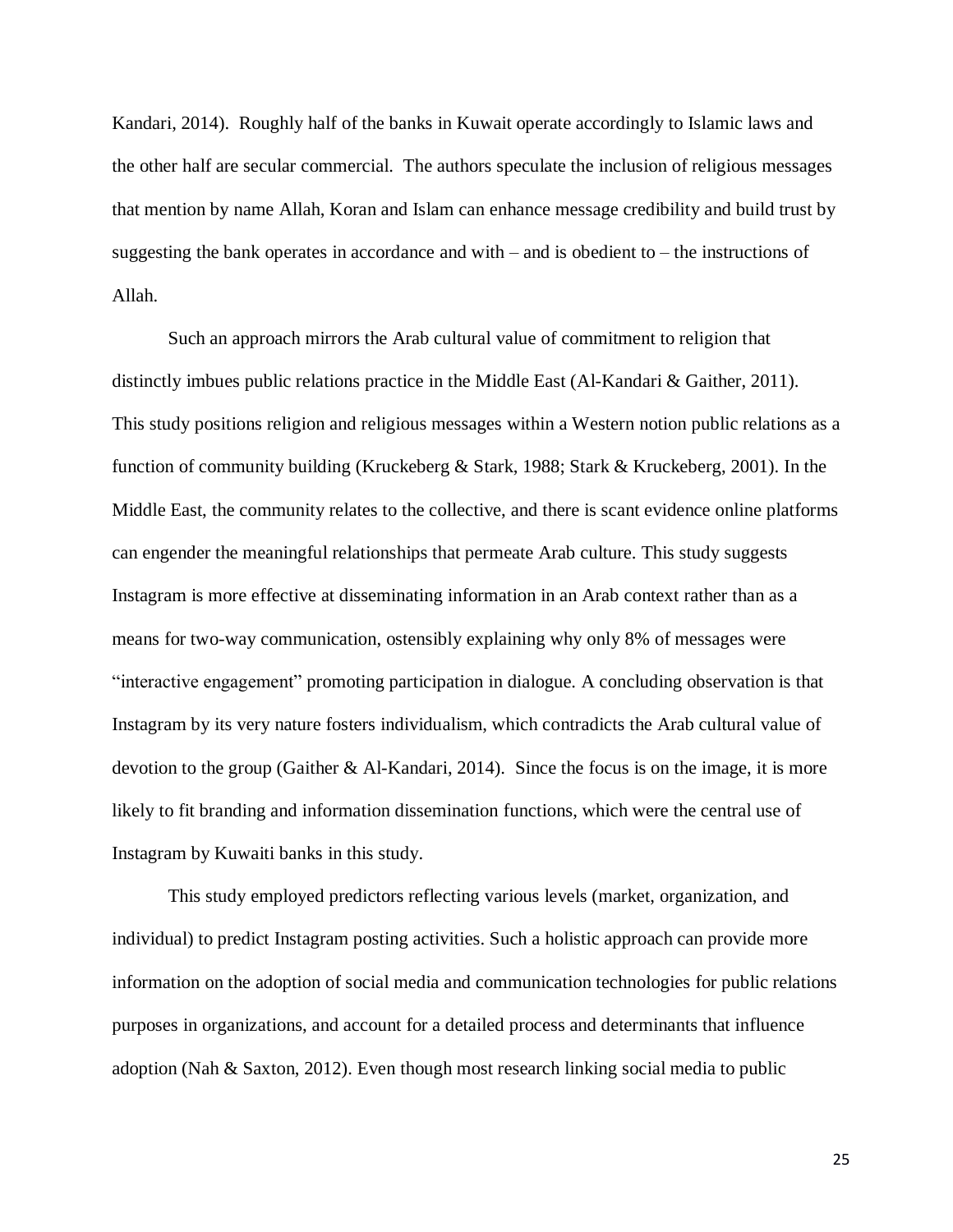relations reflects a Western, developed country profile, this study confirms that the predictors of Instagram posting activity are similar in nature to those in the West. The study does not suggest, however, that mass communication supplants the Middle Eastern cultural value of personal communication. As Vujnovic & Kruckeberg (2005) suggest, word-of-mouth, meetings, personal visits and staging speeches have great influence in the Middle East. Rather, the study advances the notion online communication can complement more personalized approaches while embodying Islamic ideals and glorifying Allah.

Future research could compare the use of Facebook as a community-building social medium, Twitter as a mainly text-based social medium, and Instagram as a mainly visual-based social medium, to see how social media are used for varying public relations functions. It could also compare the use of social media by different organizational types representing for-profit private and public non-for-profit sectors. More research is also needed to decenter Western social media and consider social media usage in countries with nation-specific platforms such as Weibo in China to reflect the richness of global public relations practices and guide theory development and test existing theories in the digital age.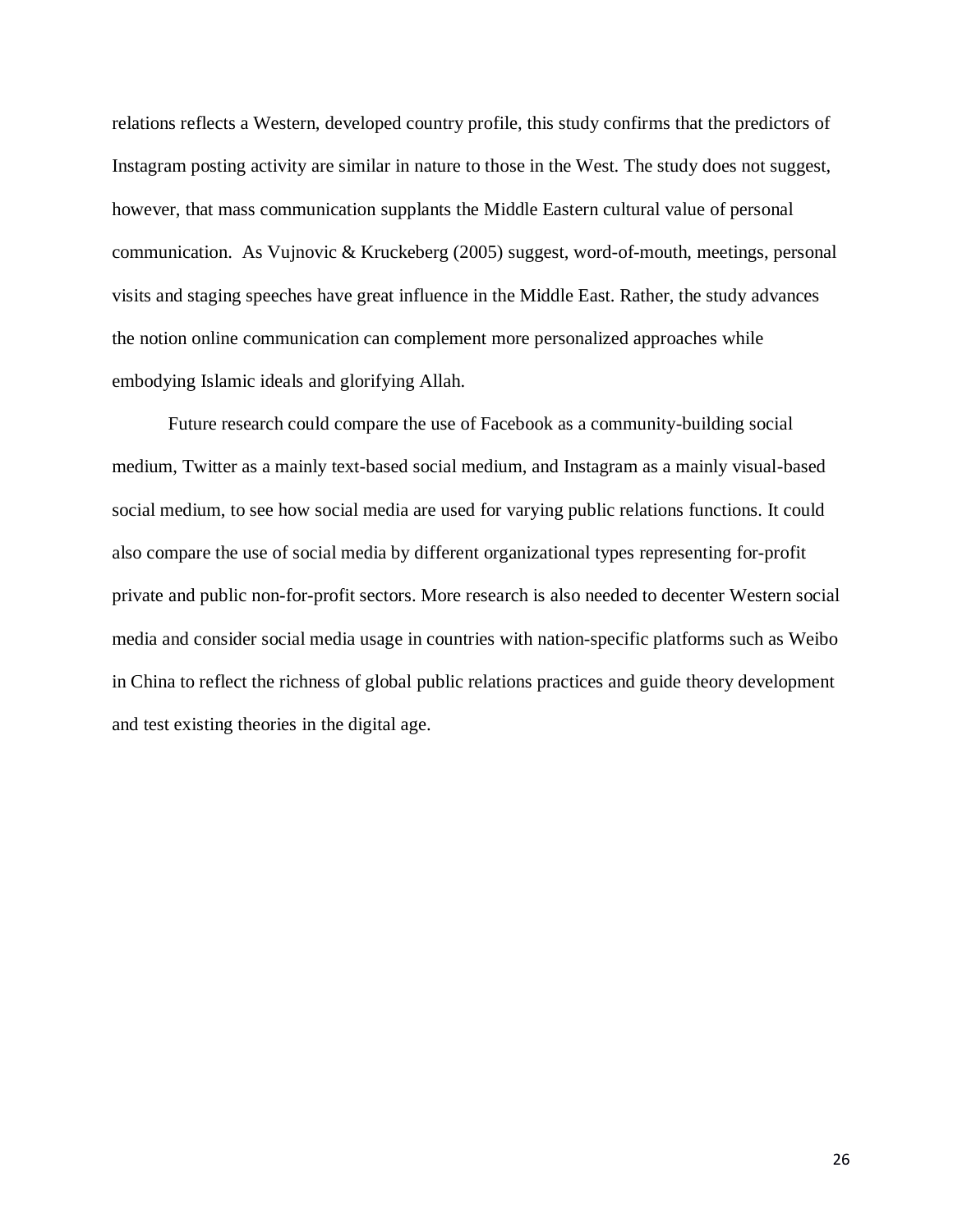# **Table 1**

| Bank                            | Total # of<br>Instagram<br>posts till<br>May<br>2016* | Categories<br>of total #<br>of<br>Instagram<br>posts | Market<br>value | Rate of<br>bank's<br>share in<br>the stock<br>market** | # of<br>branches | $#$ of<br><b>Employees</b> | # of<br>Instagram<br>followers |
|---------------------------------|-------------------------------------------------------|------------------------------------------------------|-----------------|--------------------------------------------------------|------------------|----------------------------|--------------------------------|
| Boubyan<br>Bank                 | 5,772                                                 | High                                                 | 939.466         | 411                                                    | 37               | 1096                       | 234,000                        |
| National<br>bank of<br>Kuwait   | 5,763                                                 | High                                                 | 4,142.21        | 700                                                    | 69               | 2271                       | 282,000                        |
| Kuwait<br>Finance<br>House      | 5,093                                                 | High                                                 | 3,090.41        | 537                                                    | 65               | 2541                       | 194,000                        |
| <b>Gulf Bank</b>                | 5,031                                                 | High                                                 | 743.743         | 244                                                    | 58               | 1506                       | 99,200                         |
| Commercial<br><b>Bank</b>       | 2,799                                                 | Low                                                  | 576.215         | 345                                                    | 44               | 868                        | 26,800                         |
| Ahli Bank of<br>Kuwait          | 2,409                                                 | Low                                                  | 516.514         | 313                                                    | 31               | 806                        | 33,100                         |
| Kuwait<br>International<br>Bank | 1,980                                                 | Low                                                  | 253.108         | 214                                                    | 28               | 703                        | 31,800                         |
| Burgan Bank                     | 645                                                   | Low                                                  | 757.443         | 353                                                    | 28               | 734                        | 20,500                         |

# **Banks' secondary data employed in statistical analyses**

*\*A Kuwaiti Dinar is equivalent to 3 US dollars.* 

*\*\*300 Fills is equivalent to 1 US dollars.*

# **Table 2**

# **Instagram use for public relations functions in Kuwait (N = 1502)**

| Posts' functions                                                                                  | Frequency | Percentage | Rank of      | Percentage of  | Rank in       |  |  |  |  |
|---------------------------------------------------------------------------------------------------|-----------|------------|--------------|----------------|---------------|--|--|--|--|
|                                                                                                   | of posts  | of posts   | posts within | posts with all | comparison to |  |  |  |  |
|                                                                                                   |           | within a   | a function   | functions      | all other     |  |  |  |  |
|                                                                                                   |           | function   | category     |                | function      |  |  |  |  |
|                                                                                                   |           | category   |              |                | categories    |  |  |  |  |
| Promotion (# of posts = 562; percentage of posts = $37\%$ , rank of function = 1)                 |           |            |              |                |               |  |  |  |  |
| <b>Offers</b>                                                                                     | 372       | 66%        |              | 25%            |               |  |  |  |  |
| Services                                                                                          | 168       | 30%        |              | 11%            | 3             |  |  |  |  |
| Ads                                                                                               | 22        | 4%         | 3            | 1%             | 15            |  |  |  |  |
| Information dissemination (# of posts = 469; percentage of posts = $31\%$ , rank of function = 2) |           |            |              |                |               |  |  |  |  |
| News announcements                                                                                | 211       | 45%        |              | 13%            |               |  |  |  |  |
| General announcements                                                                             | 128       | 27%        |              | 9%             | 4             |  |  |  |  |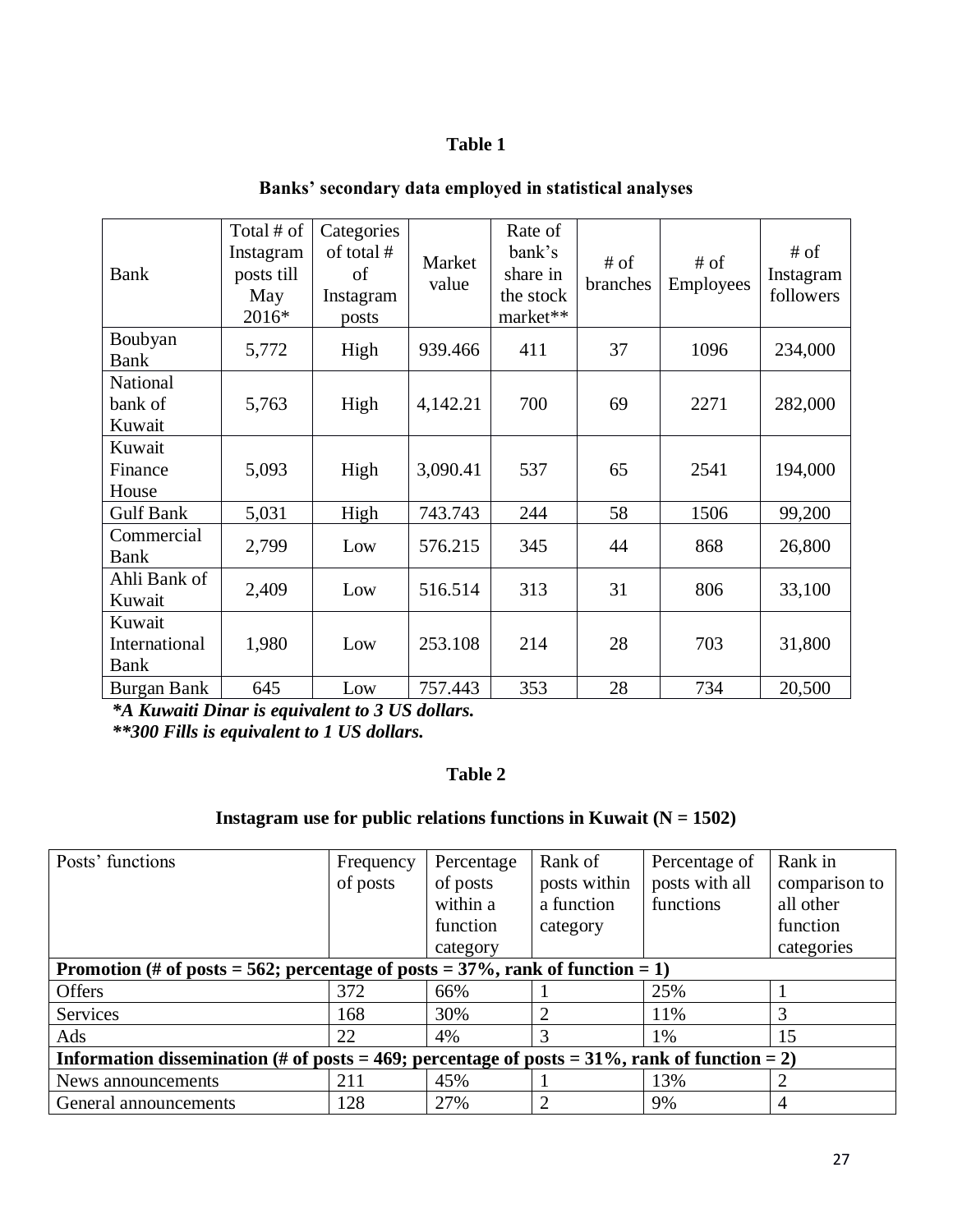| Events                                                                                        | 62  | 13% |   | 4% |    |  |  |  |
|-----------------------------------------------------------------------------------------------|-----|-----|---|----|----|--|--|--|
| Bank's image and reputation                                                                   | 43  | 9%  |   | 3% |    |  |  |  |
| Coverage of employees                                                                         | 25  | 6%  | 5 | 2% | 14 |  |  |  |
| Community building (# of posts = 355; percentage of posts = $24\%$ , rank of function = 3)    |     |     |   |    |    |  |  |  |
| Social responsibility                                                                         | 120 | 34% |   | 8% |    |  |  |  |
| Religious message                                                                             | 102 | 29% |   | 7% |    |  |  |  |
| Public information and advice                                                                 | 86  | 24% |   | 6% |    |  |  |  |
| Community engagement                                                                          | 47  | 13% |   | 3% | 11 |  |  |  |
| Interactive engagement (# of posts = 116; percentage of posts = $8\%$ , rank of function = 4) |     |     |   |    |    |  |  |  |
| Compete to win                                                                                | 62  | 54% |   | 4% |    |  |  |  |
| General engagement                                                                            | 27  | 23% |   | 2% | 14 |  |  |  |
| Mention someone                                                                               | 27  | 23% |   | 2% | 14 |  |  |  |

# **Table 3**

# **Comparison t-tests between high/low Instagram posting by banks**

|                  | Instagram | N of                                   |         | Std.      | Std. Error | $t-$     | $P-$  |
|------------------|-----------|----------------------------------------|---------|-----------|------------|----------|-------|
| Predictors       | posts     | <b>banks</b>                           | Mean    | Deviation | Mean       | score    | Value |
| Market value     | Low       | 4                                      | 525.82  | 208.68    | 104.34     | $-2.035$ | 0.088 |
|                  | High      | 2,228.96<br>1,660.45<br>$\overline{4}$ |         | 830.23    |            |          |       |
| Rate of share in | Low       | 4                                      | 306.25  | 63.88     | 31.94      | $-1.639$ | 0.152 |
| <b>KSEM</b>      | High      | $\overline{4}$                         | 473     | 193.14    | 96.57      |          |       |
| # of branches    | Low       | $\overline{4}$                         | 32.75   | 7.63      | 3.82       |          | 0.023 |
|                  | High      | $\overline{4}$                         | 57.25   | 14.24     | 7.12       | $-3.032$ |       |
| # of Instagram   | Low       | $\overline{4}$                         | 28,050  | 5,719.27  | 2859.63    | $-4.480$ | 0.004 |
| followers        | High      | 4                                      | 202,300 | 77,578.95 | 38789.47   |          |       |
|                  | Low       | $\overline{4}$                         | 777.75  | 74.04     | 37.02      | $-3.198$ | 0.019 |
| # of employees   | High      | $\overline{4}$                         | 1853.5  | 668.71    | 334.36     |          |       |

# **Table 4**

#### **Comparison t-tests indicating to significant differences on levels of posting (High/Low) according to survey measurements**

| Perceptions                    | Instagram | N              | Mean  | Std.      | Std.  | t-                       | $P-$  |
|--------------------------------|-----------|----------------|-------|-----------|-------|--------------------------|-------|
|                                | posts     |                |       | Deviation | Error | score                    | Value |
|                                |           |                |       |           | Mean  |                          |       |
| Individuals perceptions about  | Low       | $\overline{4}$ | 4.273 | 0.241     | 0.121 | $\overline{a}$           | 0.012 |
| social media and Instagram to  | High      | 4              | 4.820 | 0.194     | 0.097 | 3.535                    |       |
| achieve PR objectives          |           |                |       |           |       |                          |       |
| Senior managements perceptions | Low       | $\overline{4}$ | 3.628 | 0.539     | 0.269 | $\overline{\phantom{0}}$ | 0.020 |
| about social media and         | High      | $\overline{4}$ | 4.513 | 0.168     | 0.084 | 3.136                    |       |
| Instagram to achieve PR        |           |                |       |           |       |                          |       |
| objectives                     |           |                |       |           |       |                          |       |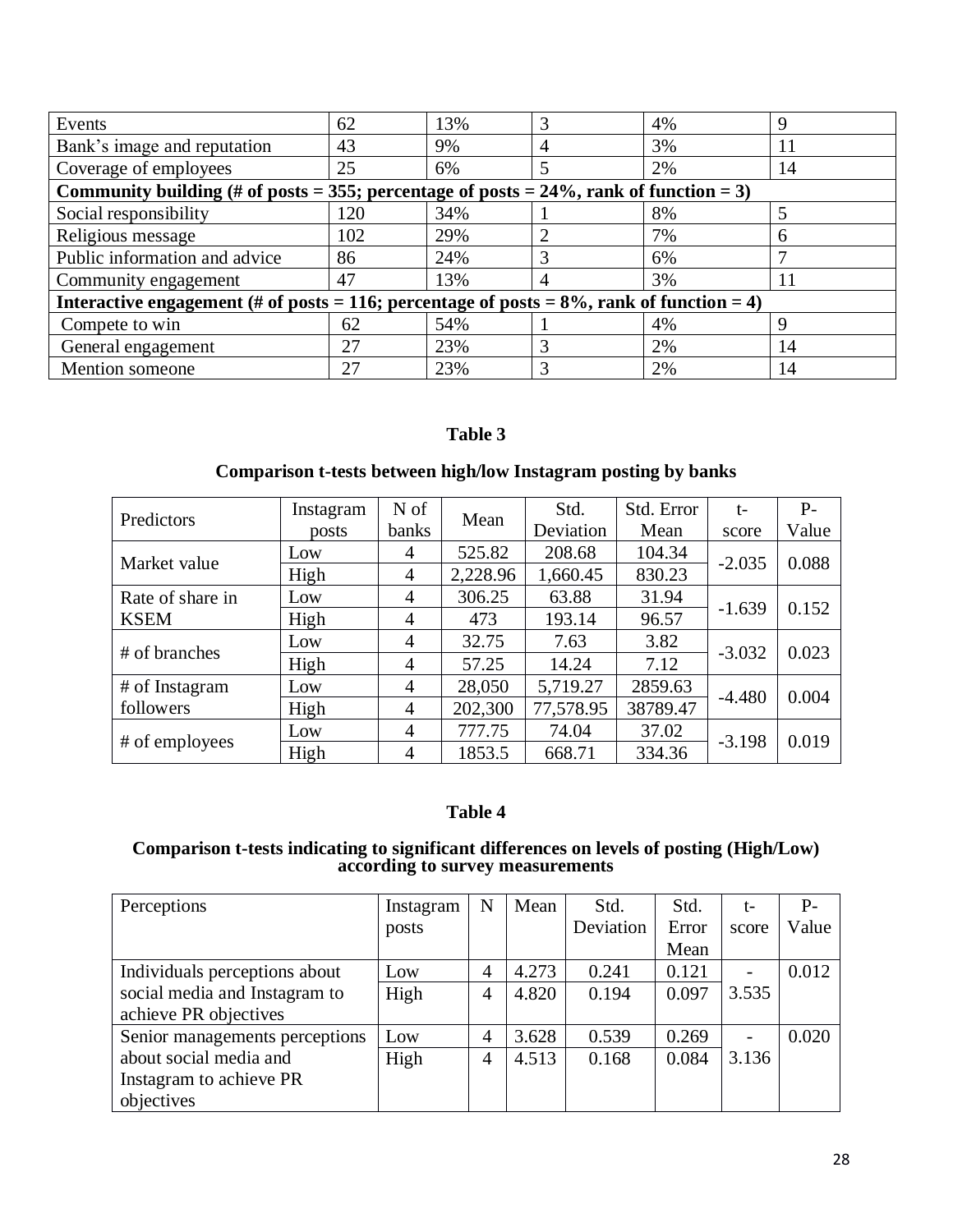| Comparing Instagram to other   | Low  | 4              | 4.093 | 0.249 | 0.124 | -                        | 0.007 |
|--------------------------------|------|----------------|-------|-------|-------|--------------------------|-------|
| social media in achieving PR   | High | 4              | 4.680 | 0.162 | 0.081 | 3.962                    |       |
| objectives                     |      |                |       |       |       |                          |       |
| Senior managements support and | Low  | $\overline{4}$ | 3.513 | 0.478 | 0.239 |                          | 0.022 |
| encouragement for using social | High | 4              | 4.375 | 0.291 | 0.146 | 3.080                    |       |
| media and Instagram            |      |                |       |       |       |                          |       |
| Senior management support and  | Low  | $\overline{4}$ | 3.945 | 0.519 | 0.260 | $\overline{\phantom{0}}$ | 0.331 |
| encouragement for departments  | High | 4              | 4.275 | 0.346 | 0.173 | 1.058                    |       |

### **References**

Adams, A., & McCorkindale, T. (2013). Dialogue and transparency: A content analysis of how the 2012 presidential candidates used twitter. *Public Relations Review*, *39*(4), 357-359.

Al-Kandari, A. A., & Gaither, T. K. (2011). Arabs, the West and public relations: A critical/cultural study of Arab cultural values. *Public Relations Review, (37)*3, 266-273.

Al-Kandari, A.A., Melkote, S.R., & Sharif, A. (2016). Needs and motives of Instagram users that predict self-disclosure use: A case study of young adults in Kuwait. *Journal of Creative Communications, (11)*2, pp. 85-101.

Al-Enad, A.H. (1990). Public relations roles in developing countries. *Public Relations Quarterly, 35*(1), pp. 24-26.

Alikilic, O., & Atabek, U. (2012). Social media adoption among Turkish public relations professionals: A survey of practitioners. *Public Relations Review, 38*(1), pp. 56-63.

Al-Shohaib, K., Frederick, E., Al-Kandari, A.A.J., & Dorsher, M.D. (2009). Factors influencing the adoption of the internet by public relations professionals in the private and public sectors of Saudi Arabia. *Management Communication Quarterly, (24)*1, pp. 104-121.

Al-Tarah, K. (1995). Dawer at elaqat at umah wal clam fee muasasat al Estethmar [The role of public relations and the media in investment institutions]. In *Kuwait University's First Public Relations Conference, Kuwait City*.

Allaguia, I., & Breslowba, H. (2016). Social media for public relations: Lessons from four effective cases. *Public Relations Review, 42*(1), 20-30.

Ayish, M., & Awad, A. (1994). *Public relations: An Islamic perspective.* Unpublished paper, Faculty of Humanities and Social Sciences, United Arab Emirates University.

Ayish, M., & Kruckeberg, D. (1999). Abu Dhabi National Oil Company (ADNOC). Fifteen case studies in international public relations. The Institute for Public Relations.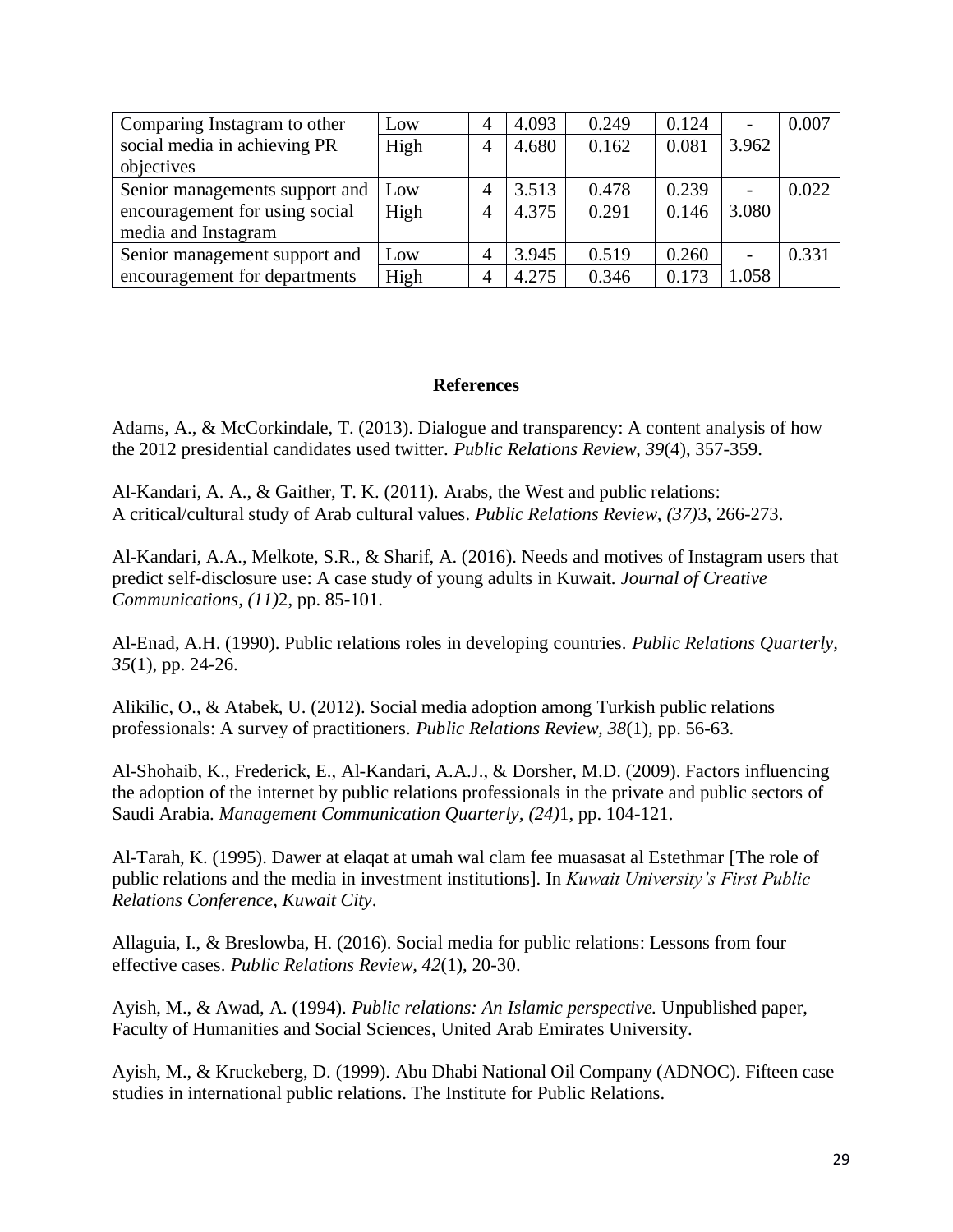Badran, A. (1994). *Public relations in the United Arab Emirates*. Paper presented at the annual conference of the International Communication Association, Sydney, Australia.

Badran, A. B., & Ayish, M. I. (1996, December 17). *Manager and technician roles of public relations practitioners in public and private organizations in the United Arab Emirates: an exploratory study*. Paper presented at the conference on Strategic Planning in Public Relations, Department of Mass Communication, Faculty of Humanities and Social Sciences, United Arab Emirates University, Al-Ain, UAE.

Barnes, N.G., Lescault, A.M. & Andonian, J. (2012). Social media surge by the 2012 Fortune 500: increase use of blogs, Facebook, Twitter and more. Charlton College of Business Center for Marketing Research, University of Massachusetts Dartmouth, North Dartmouth, MA. Retrieved November 11, 2012, from www.umassd.edu/cmr/socialmedia/2012fortune500/

Bergström, T., & Bäckman, L. (2013). How the utilization of Instagram builds and maintains customer relationships. *A Thesis.* Retrieved June 20, 2018, from from: http://su.divaportal.org/smash/record.jsf?pid=diva2%3A625012&dswid=4073

Breakenridge, D. (2012). *Social Media and Public Relations: Eight new practices for the PR professional*. London, England: Pearson Education.

Briones, R.L., Kuch, B., Liu, B.F., & Jin, Y. (2011). Keeping up with the digital age: How the American Red Cross uses social media to build relationships. *Public Relations Review*, *37*(1), pp.37-43.

Cartwright, S., & Holmes, N. (2006). The meaning of work: The challenge of regaining employee engagement and reducing cynicism. *Human Resource Management Review, 16*(2), 199–208.

Cho, M., Schweickart, T., & Haase, A. (2014). Public engagement with nonprofit organizations on Facebook. *Public Relations Review*, *40*(3), 565-567.

CIA Factbook. (2017). Kuwait. Retrieved July 20, 2018, from https://www.cia.gov/ library/publications/the-world-factbook/geos/ku.html

Conner, C. (2016). *The new era of media: Visual public relations*. Forbes. Retrieved July 25, 2018, from https://www.forbes.com/sites/cherylsnappconner/2016/10/28/the-new-era-of-mediavisual-public-relations/#15b6586b5427

Curtis, L., Edwards, C., Fraser, K., Gudelsky, S., Holmquist, J., Thornton, K., & Sweetster, K.D. (2010). Adoption of Social Media for public relations by nonprofit organizations. *Public Relations Review, 36,* 90-92.

Craven, B.M., & Marston, C.L. (1999). Financial reporting on the Internet by leading UK companies. *European Accounting Review*, *8*(2), pp. 321-333.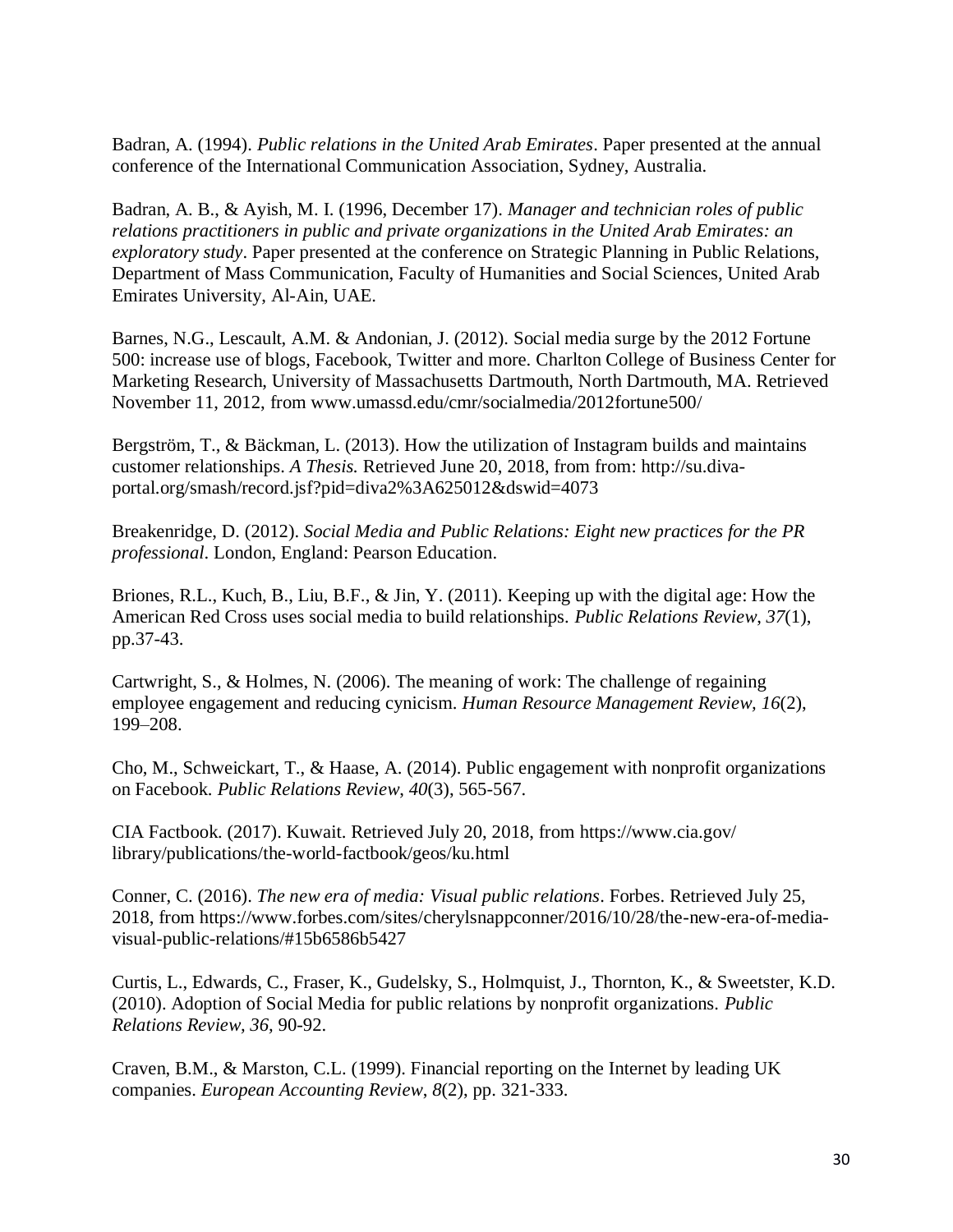Debreceny, R., Gray, G.L., & Rahman, A. (2003). The determinants of Internet financial reporting. *Journal of Accounting and Public Policy*, *21*(4), pp. 371-394.

DiStaso, M.W., McCorkindale, T., & Wright, D.K. (2011). How public relations executives perceive and measure the impact of social media in their organizations. *Public Relations Review*, *37*(3), pp. 325-328.

Einwiller, S. A., & Steilen, S. (2015). Handling complaints on social network sites–An analysis of complaints and complaint responses on Facebook and Twitter pages of large US companies. *Public Relations Review*, *41*(2), 195-204.

Al-Kandari, A. A., & Gaither, T. K. (2011). Arabs, the West and public relations: A critical/cultural study of Arab cultural values." *Public Relations Review, (37)*3, 266-273.

Gaither, T. K., & Al-Kandari, A. A. (2014). The cultural-economic model and public relations in the Middle East: An examination of the Islamic banking system in Kuwait. *Public Relations Review, (40)*1, pp. 33-41*.* 

Graham, M., & Avery, E. (2013). Government public relations and social media: An analysis of the perceptions and trends of social media use at the local government level. *Public Relations Journal*, *7*(4), pp. 1-21.

Greenberg, J., & MacAulay, M. (2009). NPO 2.0? Exploring the web presence of environmental nonprofit organizations in Canada. *Global Media Journal, 2*(1), p. 63-71.

Greenfield, R. (2013). In Kuwait, Instagram accounts are big business. *The Wire.* Retrieved July 22, 2018, from http://www.thewire.com/technology/2013/07/kuwait-instagram-accounts-are-bigbusiness/67127/

Hackler, D., & Saxton, G.D. (2007). The strategic use of information technology by nonprofit organizations: Increasing capacity and untapped potential. *Public Administration Review, 67*(3), pp. 474-487.

Instagram. (2017). Instagram. Retrieved July 25, 2018, https://www.instagram.com/

Jackson, D. (2015a). Twitter vs. Instagram: Which is best for your brand? Retrieved January 23, 2018, from<http://sproutsocial.com/insights/twitter-vs-instagram/>

Jackson, D. (2015b). Instagram vs Facebook: Which is best for your brand? Retrieved February 3, 2018, from <http://sproutsocial.com/insights/instagram-vs-facebook/>

Kamal, S. (2016). Social media usage in Kuwait. A report by *Kuwait News Agency*. Retrieved November 17, 2017, from http://www.kuna.net.kw/ArticlePrintPage.aspx?id =2514275& language=en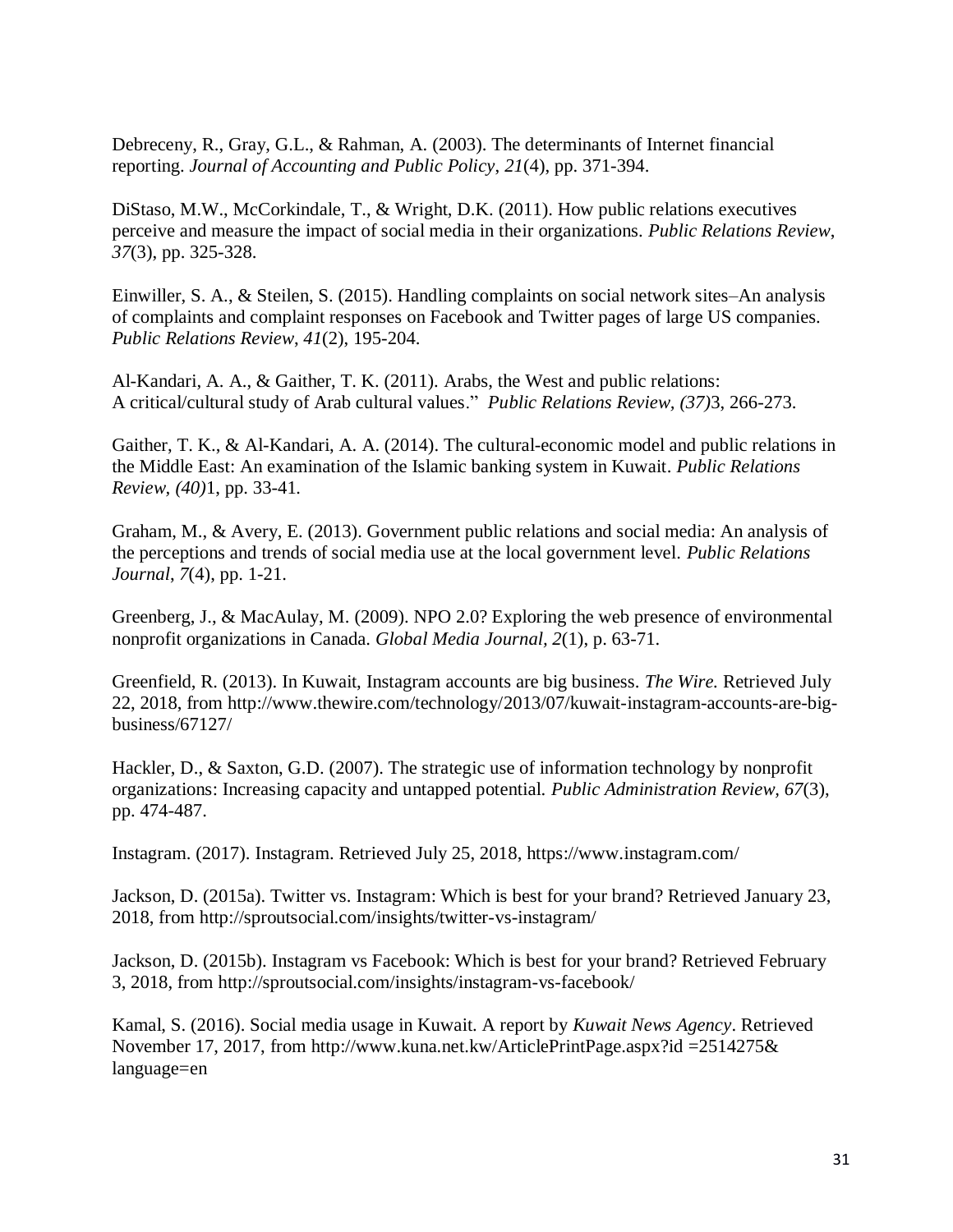Kelleher, T. (2009). Conversational voice, communicated commitment, and public relations outcomes in interactive online communication. *Journal of communication, 59*(1), pp. 172-188.

Kent, M. L., & Taylor, M. (1998). Building dialogic relationships through the World Wide Web. *Public Relations Review, 24*(3), pp. 321-334.

Kent, M.L., Taylor, M., & White, W.J. (2003). The relationship between Web site design and organizational responsiveness to stakeholders. *Public relations review, 29*(1), pp. 63-77.

Kirat, M. (2005). Public relations practice in the Arab World: A critical assessment. *Public Relations Review, 31*(3), pp. 323-332.

Kirat, M. (2006). Public relations in the United Arab Emirates: The emergence of a profession. *Public Relations Review, 32*(3), pp. 254-260.

Kruckeberg, D. (1996). A global perspective on public relations ethics: The Middle East. *Public Relations Review, 22*(2), 181-190.

Kruckeberg, D., & Stark, K. (1988). *Public Relations and community: A reconstituted theory*. New York: Praeger.

Lariscy, R., Avery, E., Sweetster, K., & Howes, P. (2009). Monitoring public opinion in cyberspace. *Public Relations Journal, 3*(4). Retrieved from http://www.prsa.org/SearchResults/download/6D-030406/0/Monitoring\_Public\_Opinion\_in\_Cyberspace\_How\_Corpor

Lee, A. M., Gil de Zúñiga, H., Coleman, R., & Johnson, T. J. (2014). The dialogic potential of social media: Assessing the ethical reasoning of companies' public relations on Facebook and Twitter. *Ethical practice of social media in public relations.* New York, NY: Routledge.

Lovejoy, K., Waters, R.D., & Saxton, G.D. (2012). Engaging stakeholders through Twitter: How nonprofit organizations are getting more out of 140 characters or less. Public Relations Review, 38(2), pp. 313-318.

Lovejoy, K., & Saxton, G.D. (2012). Information, community, and action: How nonprofit organizations use social media. *Journal of Computer*‐*Mediated Communication, 17*(3), pp. 337- 353.

McCorkindale, T. (2010). Can you see the writing on my wall? A content analysis of the Fortune 50's Facebook social networking sites. *Public Relations Journal, 4*(3), pp. 1-13.

McCorkindale, T. (2012). Follow me or be my friend: How organizations are using Twitter and Facebook to build relationships and to communicate transparently and authentically. *New media in public relations, 3*, pp. 67-74.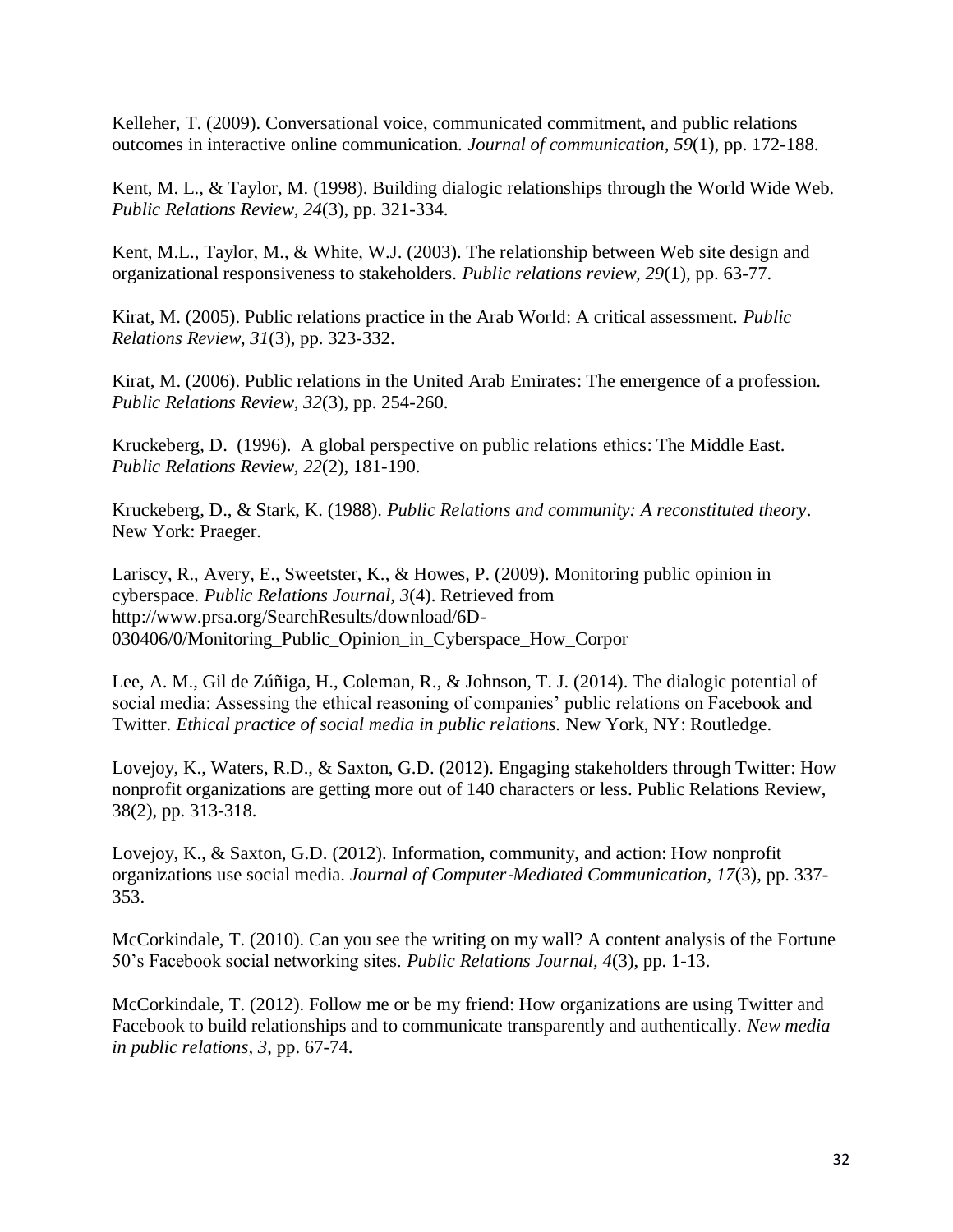Moreno, A., Navarro, C., Tench, R., & Zerfass, A. (2015). Does social media usage matter? An analysis of online practices and digital media perceptions of communication practitioners in Europe. *Public Relations Review*, *41*(2), pp. 242-253.

Nah, S., & Saxton, G.D. (2012). Modelling the adoption and use of social media by nonprofit organizations. *New Media & Society*, p.1461444812452411. Retrieved October 30, 2017, from http://nms.sagepub.com/content/early/2012/08/07/1461444812452411.abstract

Oyelere, P., Laswad, F., & Fisher, R. (2003). Determinants of internet financial reporting by New Zealand companies. *Journal of International Financial Management & Accounting*, *14*(1), pp. 26-63.

Pew Social Media Report. (2015). Mobile Messaging and Social Media 2015. Retrieved October 17, 2017, from<http://www.pewinternet.org/>

Pew Social Media Report. (2016). Social Media Update 2016. Retrieved October 17, 2017, from <http://www.pewinternet.org/>

Pew Social Media Report. (2018). Social Media Use in 2018. Retrieved October 20, 2017, from <http://www.pewinternet.org/>

Porter, L., Sweetser, K., & Chung, D. (2009). The blogosphere and public relations: Investigating practitioners' roles and blog use. *Journal of Communication Management*, *13*(3), pp. 250-267.

Pressgrove, G., Janoske, M., & Haught, M. J. (2018). Editors' letter: New research and opportunities in public relations and visual communication. *Public Relations Review, 44,* pp. 317-320.

Ruck, K., & Welch, M. (2012). Valuing internal communication; management and employee perspectives. *Public Relations Review*, *38*(2), pp. 294-302.

Saffer, A. J., Sommerfeldt, E. J., & Taylor, M. (2013). The effects of organizational Twitter interactivity on organization–public relationships. *Public Relations Review*, *39*(3), 213-215.

Saxton, G.D., Guo, S.C., & Brown, W.A. (2007). New dimensions of nonprofit responsiveness: The application and promise of Internet-based technologies. *Public performance & management review, 31*(2), pp. 144-173.

Saxton, G.D., & Waters, R.D. (2014). What do stakeholders like on Facebook? Examining public reactions to nonprofit organizations' informational, promotional, and community-building messages. *Journal of Public Relations Research*, *26*(3), pp. 280-299.

Scarborough, J. (2000). *The origins of cultural differences and their impact on management*. Greenwood Publishing Group.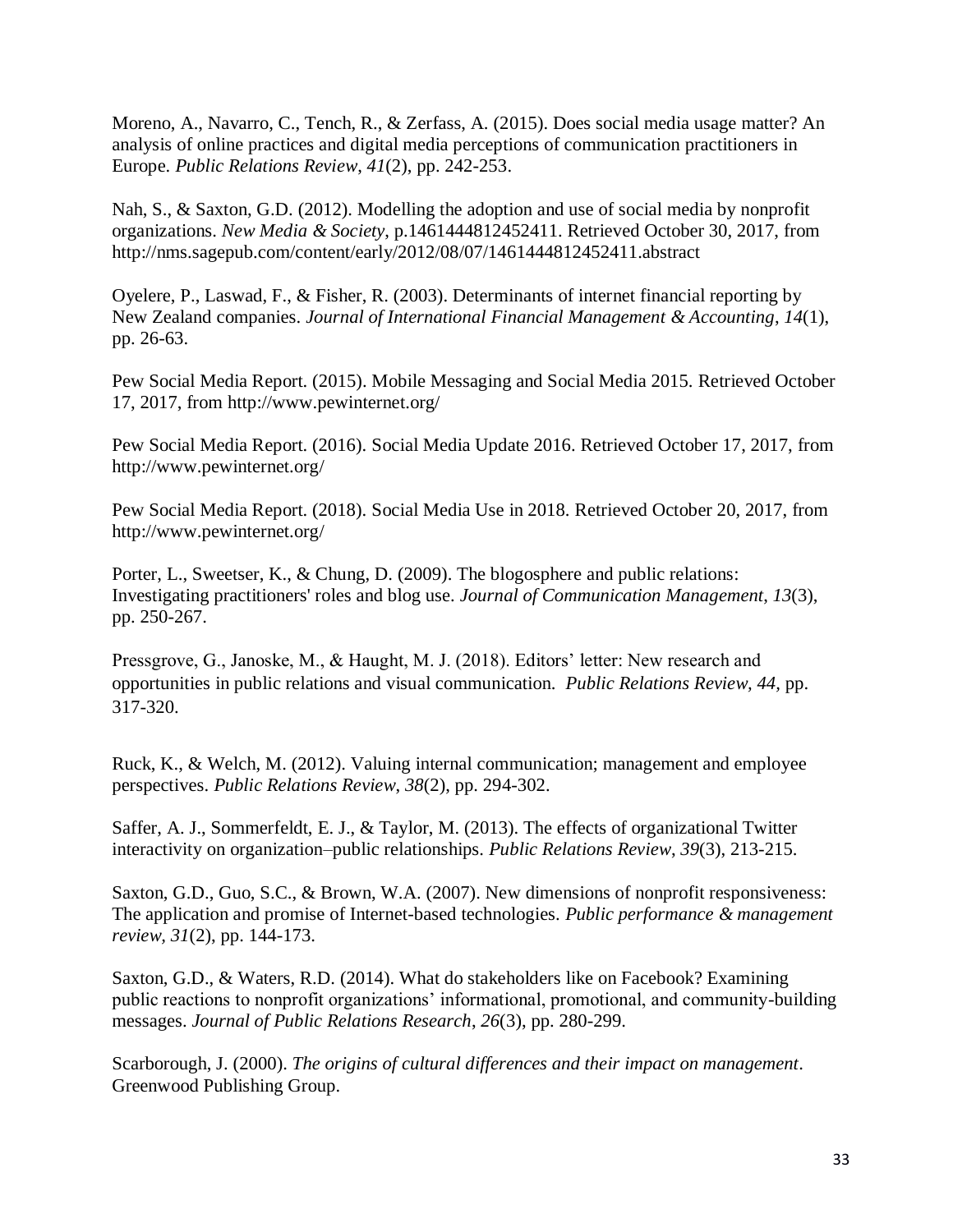Sluss, D., Klimchak, M., & Holmes, J. (2008). Perceived organisational support as a mediator between relational exchange and organisational identification. *Journal of Vocational Behaviour, 73*(3), pp. 457–464.

Sriramesh, K. (1996). Power distance and public relations: An ethnographic study of southern Indian organizations. In Culbertson, H. M., (Ed.) *International public relations: A comparative analysis* (p. 171–190). Mahwah, NJ: Lawrence Erlbaum.

Stark, K., & Kruckeberg, D. (2001). Public relations and community: a reconstructed theory revisited. In R. Heath (Ed.), *The Handbook of public relations* (pp. 51-59). Thousand Oaks, CA: Sage.

Statista (2016). *Number of Instagram users in the Middle East and North Africa in 2016.*  Retrieved January 18, 2019, from https://www.statista.com/statistics/730042/mena-number-ofinstagram-user-by-country/

Statista (2018, October). *Leading countries based on number of Instagram users as of October 2018 (in millions).* Retrieved January 18, 2019, from https://www.statista.com/statistics/ 578364/countries-with-most-instagram-users/

Tourish, D., & Hargie, O. (2009). Communication and organisational success. In O. Hargie, & D. Tourish (Eds.), Auditing organisational communication (pp. 3-26). London, England: Routledge.

Valentini, C. (2015). Is using social media "good" for the public relations profession? A critical reflection. *Public Relations Review*, *41*(2), pp. 170-177.

Waters, R.D., Burnett, E., Lamm, A., & Lucas, J. (2009). Engaging stakeholders through social networking: How nonprofit organizations are using Facebook. *Public relations review, 35*(2), pp. 102-106.

Waters, R.D., & Jamal, J.Y. (2011). Tweet, tweet, tweet: A content analysis of nonprofit organizations' Twitter updates. *Public Relations Review, 37*(3), pp. 321-324.

Weberling, B., Waters, R.D., & Tindall, N.T.J. (2012). The role of text messaging in public relations: Testing the situational theory of publics for mobile giving campaigns. New media and public relations (2nd ed., pp. 189–197). New York, NY: Peter Lang.

Wright, D.K., & Hinson, M.D. (2008). How blogs and social media are changing public relations and the way it is practiced. *Public relations journal*, *2*(2), pp.1-21.

Wright, D.K., & Hinson, M.D. (2009, March). An analysis of the increasing impact of social and other new media on public relations practice. Paper presented at the 12th annual International Public Relations Research Conference, Miami, Florida.